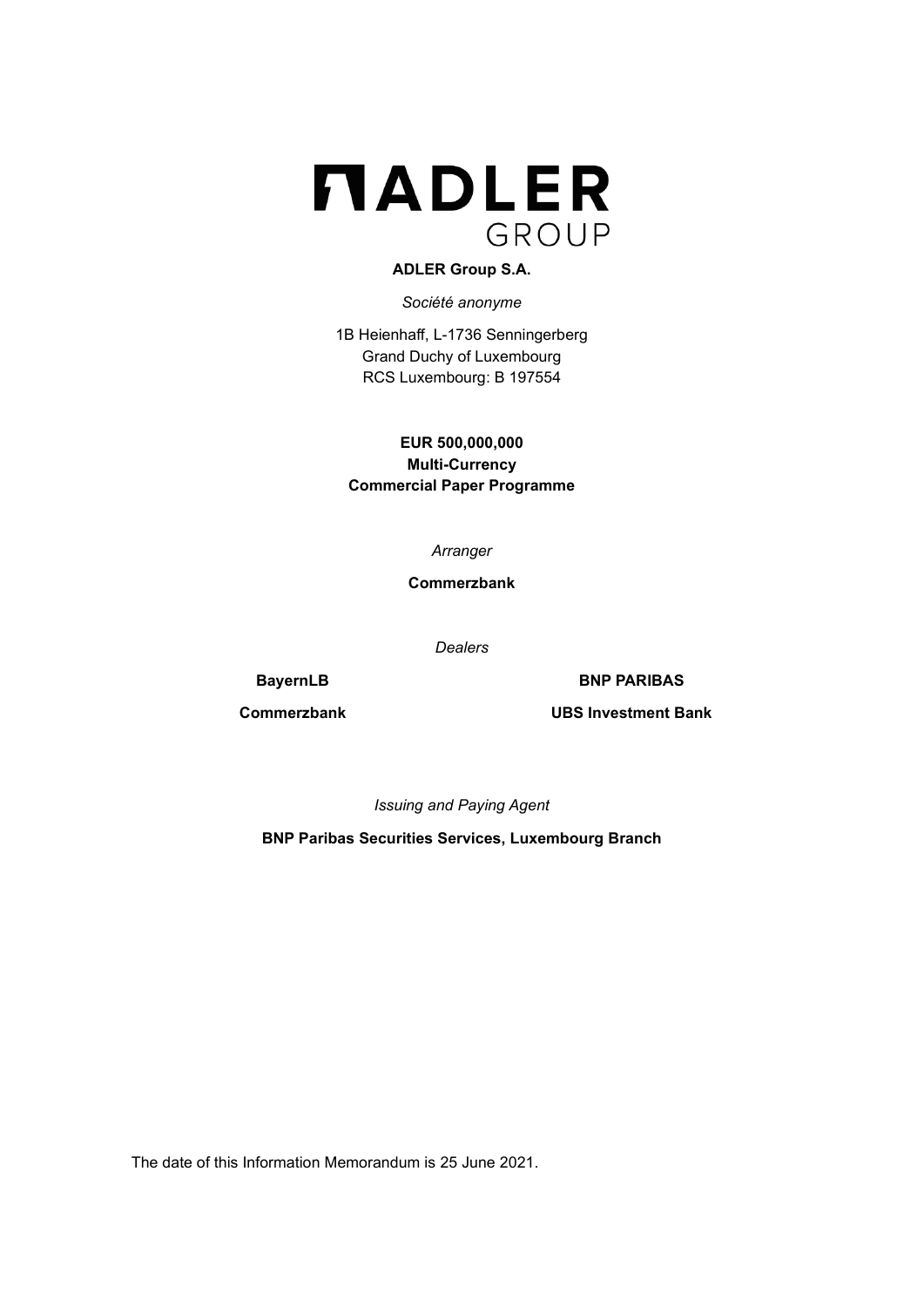## **Table of Contents**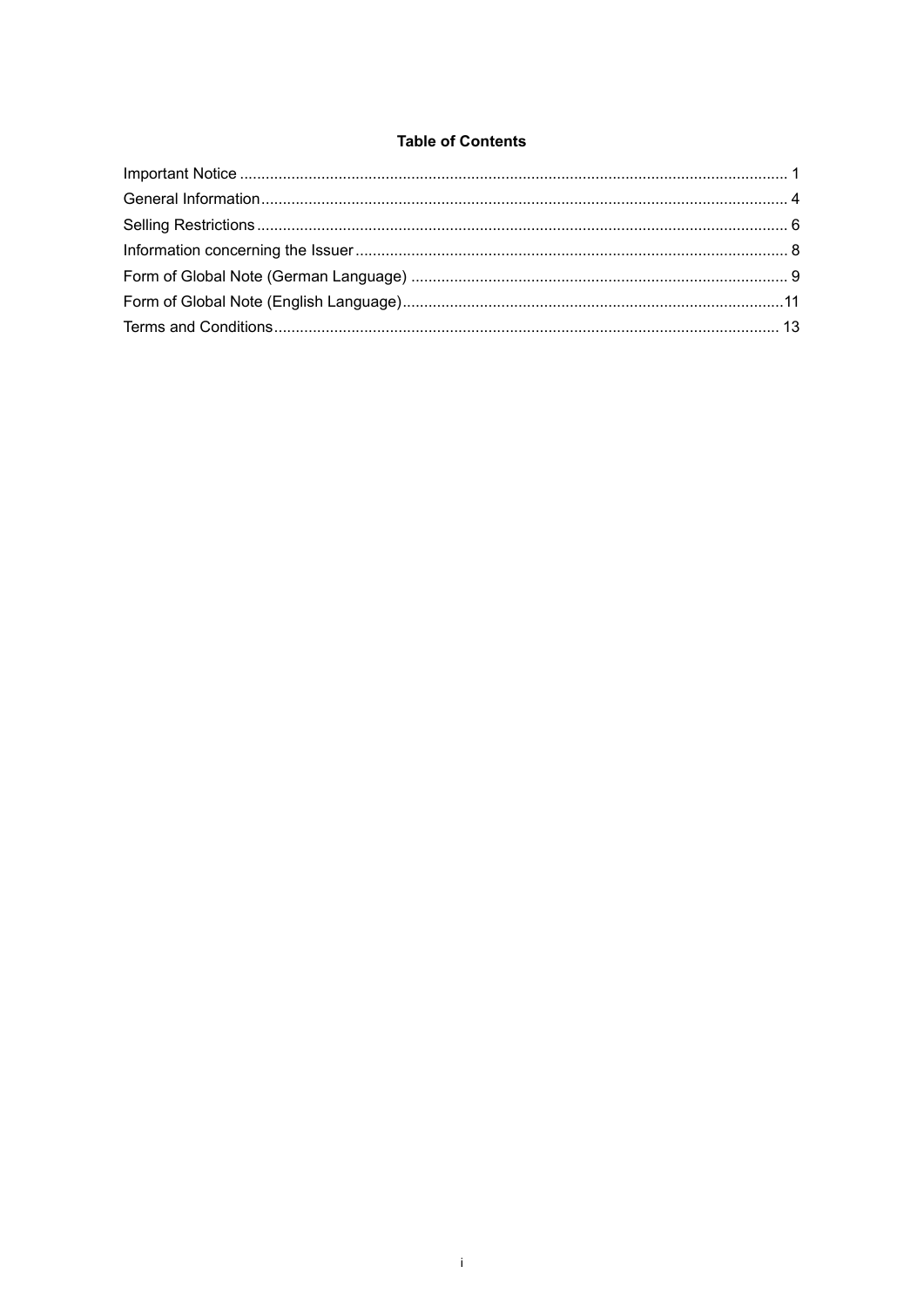# **Important Notice**

<span id="page-2-0"></span>This Information Memorandum (together with any supplementary information memorandum, the "**Information Memorandum**") contains summary information provided by ADLER Group S.A. (the "**Issuer**") in connection with a Multi-Currency Commercial Paper Programme (the "**Programme**") under which the Issuer may issue and have outstanding at any time Euro-commercial paper notes (the "**Notes**") to a maximum aggregate amount of € 500,000,000 or its equivalent in alternative currencies.

Under the Programme, the Issuer may issue Notes outside the United States pursuant to Regulation S ("**Regulation S**") of the United States Securities Act of 1933, as amended (the "**Securities Act**").

The Issuer has appointed BNP Paribas Securities Services, Luxembourg Branch as issuing and paying agent for the Programme (the "**Issuing and Paying Agent**").

The Issuer has, pursuant to a general agreement dated 25 June 2021 (the "**General Agreement**"), appointed Commerzbank Aktiengesellschaft as arranger for the Programme (the "**Arranger**") and Bayerische Landesbank, BNP Paribas, Commerzbank Aktiengesellschaft and UBS AG London Branch as dealers for the Notes (together with further dealers appointed under the Programme pursuant to the General Agreement from time to time, the "**Dealers***"*) and authorised and requested the Dealers to circulate this Information Memorandum in connection with the Programme on their behalf to purchasers or potential purchasers of the Notes.

Certain of the Dealers have, directly or indirectly through affiliates, provided investment and commercial banking, financial advisory and other services to ADLER Group S.A. and its affiliates from time to time, for which they have received monetary compensation. Certain of the Dealers may from time to time also enter into swap and other derivatives transactions with ADLER Group S.A. and its affiliates, including in relation to the hedging of the Notes. In addition, certain of the Dealers and their affiliates may in the future engage in investment banking, commercial banking, financial or other advisory transactions with ADLER Group S.A. or its affiliates.

The Issuer has confirmed to the Arranger and the Dealers that the information contained in this Information Memorandum is true and accurate in all material respects and not misleading and that there are no other facts the omission of which makes this Information Memorandum, or any such information contained herein, misleading in any material respect.

The information contained in this Information Memorandum has been given as at the date hereof except where another date is indicated. The delivery of this Information Memorandum does not at any time imply that the information concerning the Issuer or any of its subsidiaries and associated companies is correct at any time subsequent to the date hereof or that any other written information delivered in connection herewith is correct as at any time subsequent to the date indicated on this Information Memorandum.

None of the Issuer, the Arranger or the Dealers accepts any responsibility, express or implied, for updating this Information Memorandum and neither the delivery of this Information Memorandum nor any offer or sale made on the basis of the information in this Information Memorandum shall under any circumstances create any implication that this Information Memorandum is accurate at any time subsequent to the date hereof with respect to the Issuer or that there has been no change in the business, financial condition or affairs of the Issuer since the date hereof.

No person is authorised by the Issuer to give any information or to make any representation not contained in this Information Memorandum and any information or representation not contained herein must not be relied upon as having been authorised.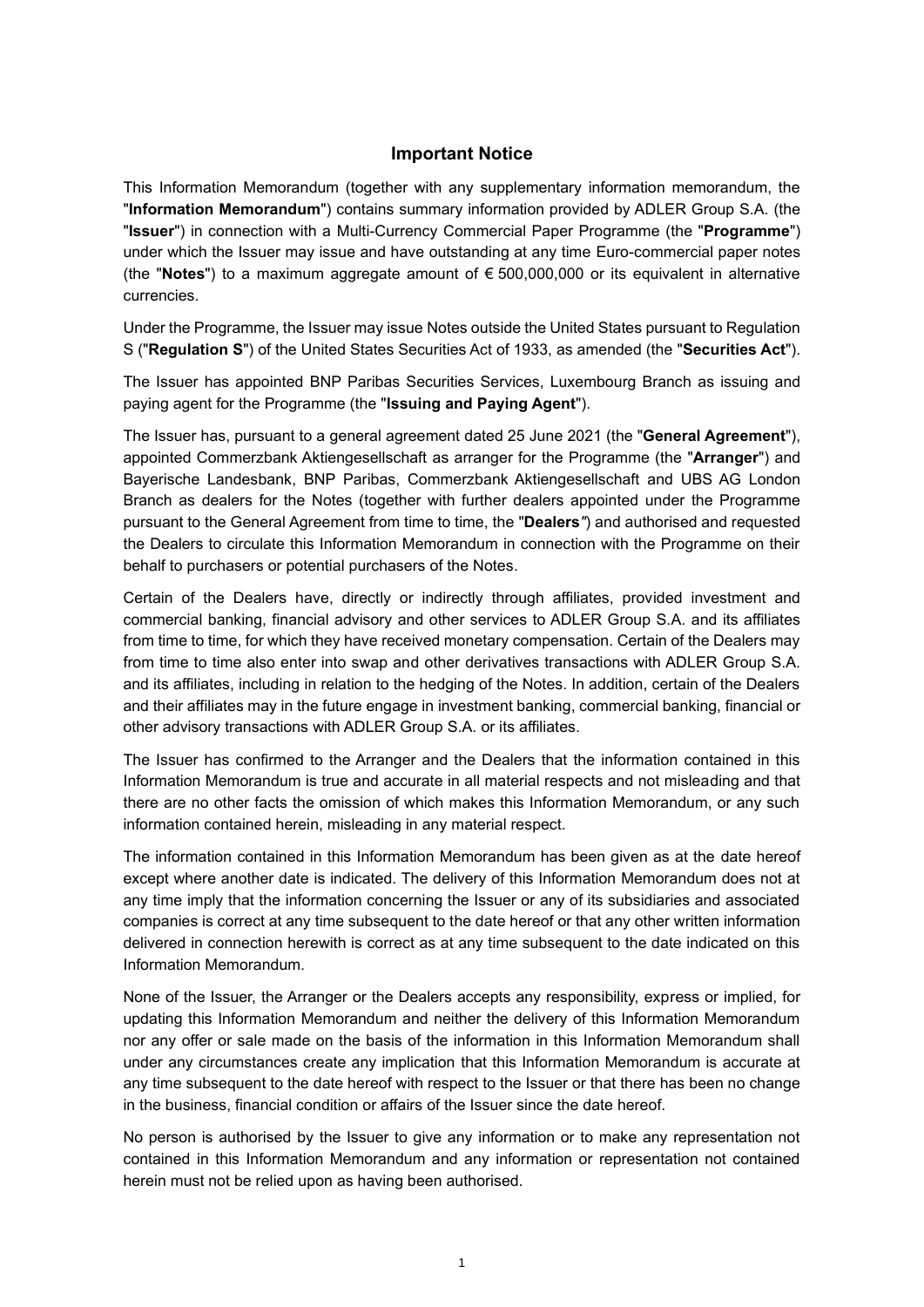Neither the Arranger nor any Dealer has independently verified the information contained in this Information Memorandum. Accordingly, no representation or warranty or undertaking (express or implied) is made, and no responsibility or liability is accepted by the Arranger or the Dealers as to the authenticity, origin, validity, accuracy or completeness of, or any errors in or omissions from, any information or statement contained in this Information Memorandum or in or from any accompanying or subsequent material or presentation.

The information contained in this Information Memorandum is not and should not be construed as a recommendation by the Arranger or the Dealers that any recipient should purchase Notes. Each such recipient must make and shall be deemed to have made its own independent assessment and investigation of the financial condition, affairs and creditworthiness of the Issuer and of the Programme as it may deem necessary and must base any investment decision upon such independent assessment and investigation and not on this Information Memorandum.

None of the Dealers or the Arranger undertakes to review the business, financial condition or affairs of the Issuer during the life of the Programme, nor undertakes to advise any recipient of this Information Memorandum of any information or change in such information coming to the Arranger`s or any Dealer`s attention.

To the fullest extent permitted by law, neither the Arranger nor any of the Dealers accepts any liability in relation to this Information Memorandum or its distribution by any other person. This Information Memorandum does not, and is not intended to, constitute an offer or invitation to any person to purchase Notes. The distribution of this Information Memorandum and the offering for sale of Notes or any interest in such Notes or any rights in respect of such Notes, in certain jurisdictions, may be restricted by law. Persons obtaining this Information Memorandum or any Notes or any interest in such Notes or any rights in respect of such Notes are required by the Issuer, the Arranger and the Dealers to inform themselves about and to observe any such restrictions. In particular, but without limitation, such persons are required to comply with the restrictions on offers or sales of Notes and on distribution of this Information Memorandum and other information in relation to the Notes and the Issuer set out under "*Selling Restrictions*" below.

**THE NOTES HAVE NOT BEEN AND WILL NOT BE REGISTERED UNDER THE SECURITIES ACT AND, SUBJECT TO CERTAIN EXCEPTIONS, MAY NOT BE OFFERED, SOLD OR DELIVERED WITHIN THE UNITED STATES OR TO, OR FOR THE ACCOUNT OR BENEFIT OF, US PERSONS (AS DEFINED IN REGULATION S) UNLESS AN EXEMPTION FROM THE REGISTRATION REQUIREMENTS OF THE SECURITIES ACT IS AVAILABLE AND IN ACCORDANCE WITH ALL APPLICABLE SECURITIES LAWS OF ANY STATE OF THE UNITED STATES AND ANY OTHER JURISDICTION.**

**The Notes have not been approved or disapproved by the United States Securities and Exchange Commission or any other securities commission or other regulatory authority in the United States, nor have the foregoing authorities approved this Information Memorandum or confirmed the accuracy or determined the adequacy of the information contained in this Information Memorandum. Any representation to the contrary is unlawful.**

No application will be made to list the Notes on any stock exchange

A communication of an invitation or inducement to engage in investment activity (within the meaning of Section 21 of the Financial Services and Markets Act 2000 (the "**FSMA**")) received in connection with the issue or sale of any Notes will only be made in circumstances in which Section 21(1) of the FSMA does not apply to the Issuer.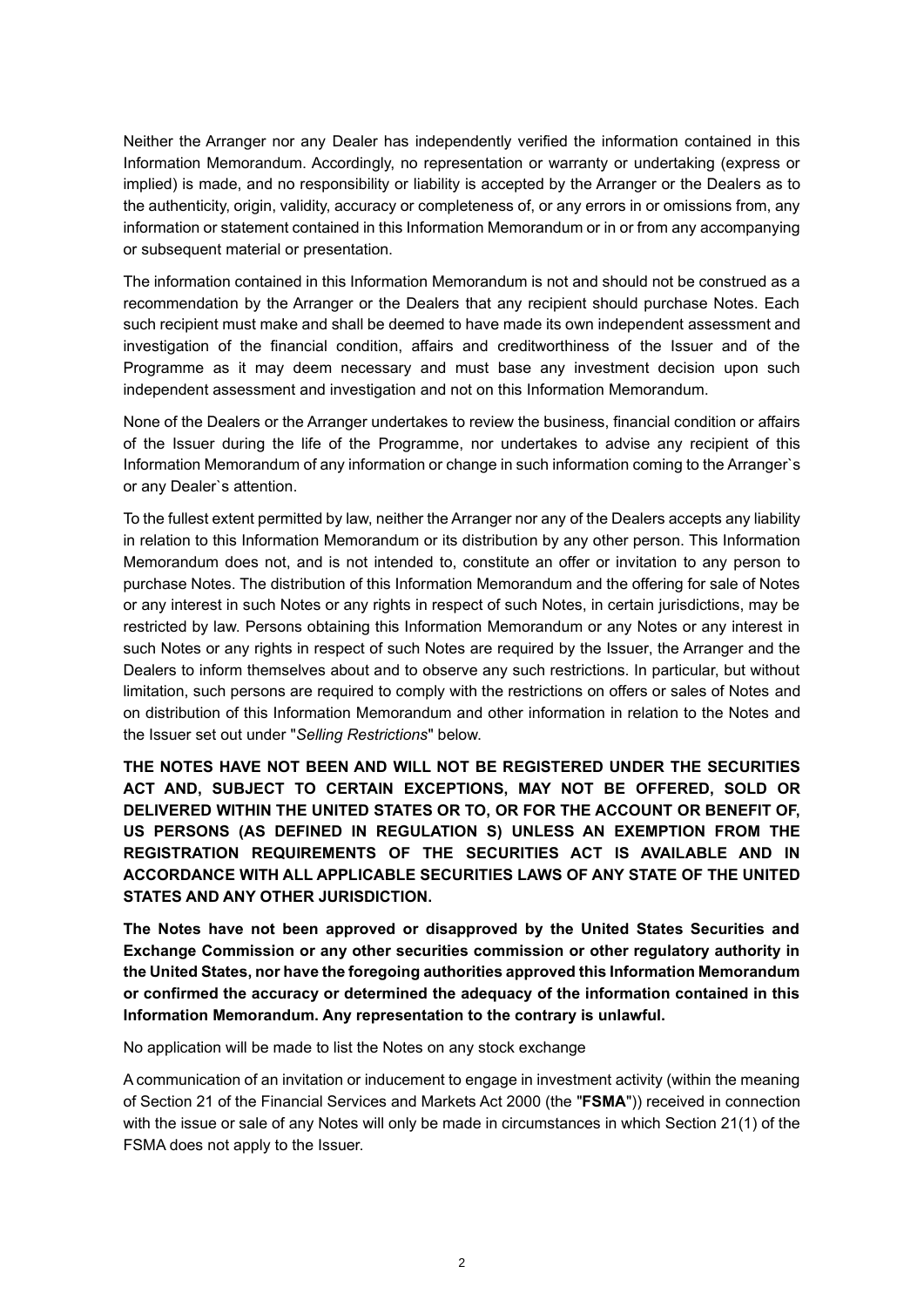# **MiFID II / UK MiFIR Product Governance / Professional Investors and Eligible Counterparties Only Target Market**

Solely by virtue of appointment as Arranger or Dealer, as applicable, on this Programme, neither the Arranger nor the Dealers nor any of their respective affiliates will be a manufacturer for the purpose of EU Delegated Directive 2017/593 and/or the FCA Handbook Product Intervention and Product Governance Sourcebook, as applicable.

## **Singapore Securities and Futures Act Product Classification**

Solely for the purposes of their obligations pursuant to Sections 309B(1)(a) and 309B(1)(c) of the Securities and Futures Act (Chapter 289 of Singapore) (as modified or amended from time to time, the "**SFA**"), the Issuer has determined, and hereby notify all relevant persons (as defined in Section 309A of the SFA) that the Notes are "prescribed capital markets products" (as defined in the Securities and Futures (Capital Markets Products) Regulations 2018).

## **Taxation**

No comment is made, or advice given by the Issuer, the Arranger or any Dealer in respect of taxation matters relating to the Notes and each investor is advised to consult its own professional adviser.

## **Interpretation**

In this Information Memorandum, references to "**Euro**", "**EUR**" and "**€** " are to the lawful currency introduced at the start of the third stage of European Economic and Monetary Union pursuant to the Treaty on the Functioning of the European Union, as amended from time to time; references to "**GBP**", "**Sterling**" and "**£**" are to pounds sterling; references to "**US Dollars**" and "**US\$**" are to United States dollars.

Where the Information Memorandum refers to the provisions of any other document, such reference should not be relied upon and the document must be referred to for its full effect.

This Information Memorandum is made in the English language. However, where a German translation of a word or phrase appears in the text of this Information Memorandum, the German translation of such word or phrase shall prevail.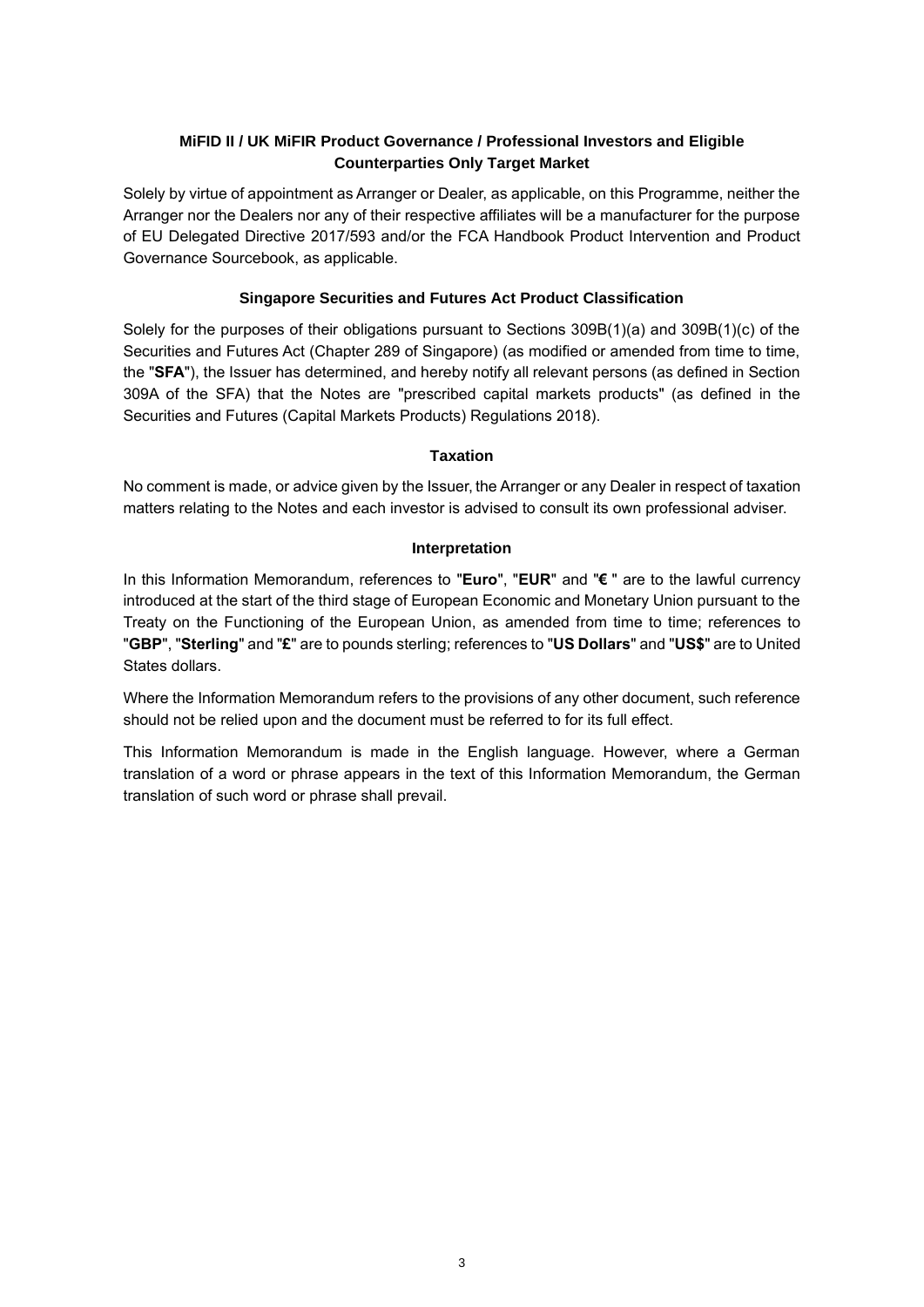# **General Information**

### <span id="page-5-0"></span>**Issuer**

ADLER Group S.A., a *société anonyme* incorporated under the laws of the Grand Duchy of Luxembourg, with legal entity identifier (LEI) 391200OYYFJ3DWAMEC69, has its registered office at 1B, Heienhaff, L-1736 Senningerberg, Grand Duchy of Luxembourg, and is registered with the Luxembourg Trade and Companies Register (*Registre de Commerce et des Sociétés de Luxembourg*) under number B197554.

## **Arranger**

Commerzbank Aktiengesellschaft.

## **Dealers**

Bayerische Landesbank, BNP Paribas, Commerzbank Aktiengesellschaft, UBS AG London Branch and any new dealer appointed under the General Agreement.

### **Issuing and Paying Agent**

BNP Paribas Securities Services, Luxembourg Branch.

## **Programme Amount**

The Programme Amount is Euro 500,000,000.

### **Currencies**

The Notes may be denominated in Euro or in any other currency of a member state of the Organisation of Ecomonic Co-operation and Development that is freely convertible into Euro.

### **Tenor**

The Notes shall have a life-to-maturity of not more than 364 days (or any shorter period required by applicable law or any relevant central bank or other relevant regulatory authority for that respective currency for commercial paper (as defined under those laws or regulations)).

### **Issue of the Notes**

The Notes may be issued from time to time in series in an aggregate nominal amount of not less than Euro 2,500,000 or its equivalent in another currency unless the Issuer and the relevant Dealer agree otherwise. The nominal amount of each Note is not less than Euro 100,000 and, in the case of Notes denominated in GBP, GBP 100,000 or its respective equivalent in any other currency (or any larger amount required by applicable law or any relevant central bank or other regulatory authority). The Notes comprised in a series shall have identical terms.

## **Form of the Notes**

Under this Programme, Notes may be issued from time to time as discount notes.

The Notes comprised in one series will be represented by a global security in bearer form governed by German law (the "**Global Note**"). The right of holders to demand the printing and delivery of definitive Notes shall be excluded for the entire life-time of the Notes.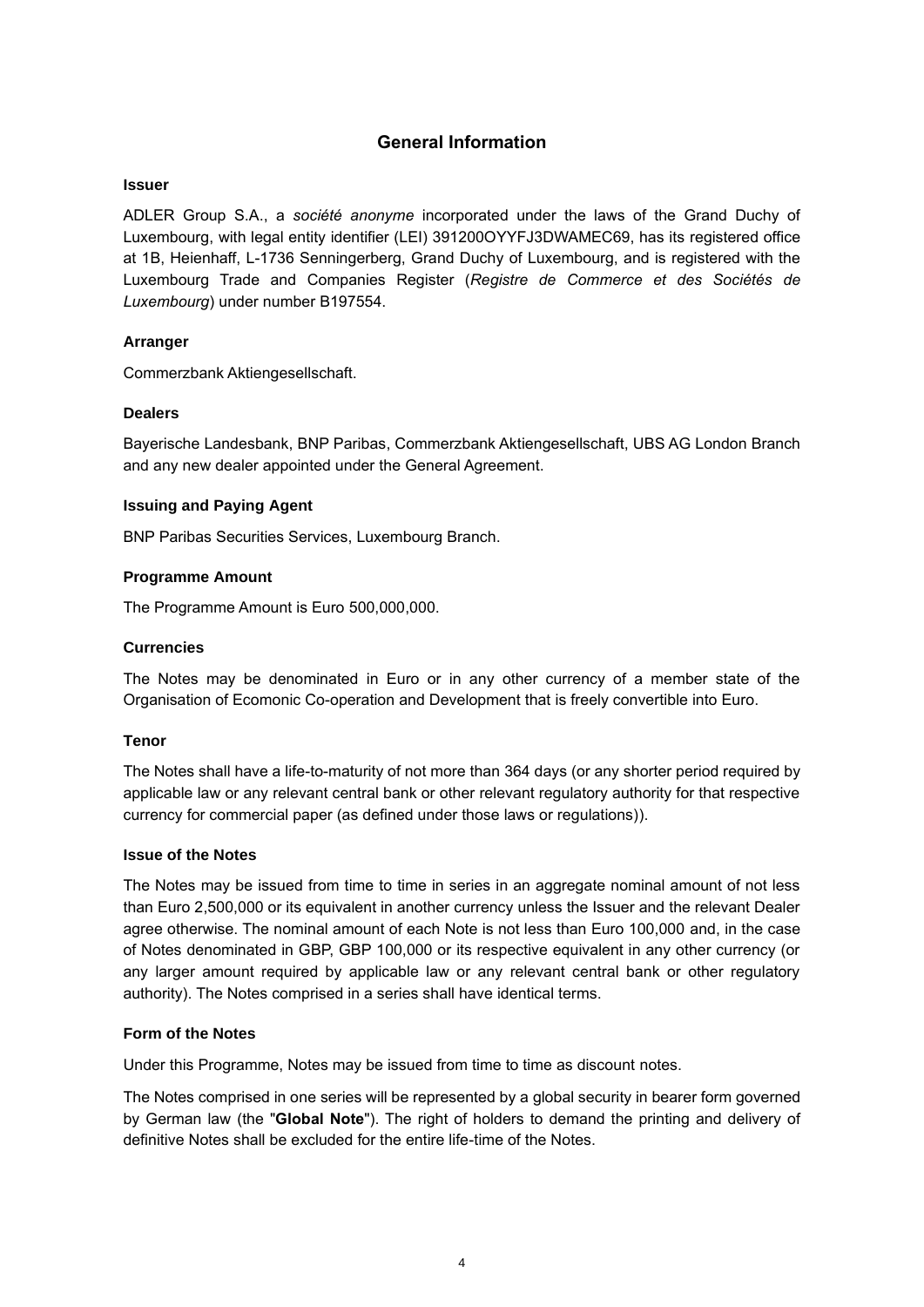## **Delivery of the Notes**

Holders of the Notes will acquire co-ownership-interests or other rights in the Global Note issued for the respective series of Notes which is deposited with a common depositary for Clearstream Banking S.A., Luxembourg and Euroclear Bank SA/NV (together, the "**ICSDs**").

## **Status of Notes**

The obligations under the Notes constitute direct, unconditional, unsecured and unsubordinated obligations of the Issuer ranking *pari passu* among themselves and *pari passu* with all other unsecured and unsubordinated obligations of the Issuer, unless such obligations are accorded priority under mandatory provisions of statutory law.

## **Use of Proceeds**

The proceeds of the Notes will be used for interim financings of general corporate purposes of the Issuer.

## **Listing**

It is currently not intended to list the Notes on any stock exchange.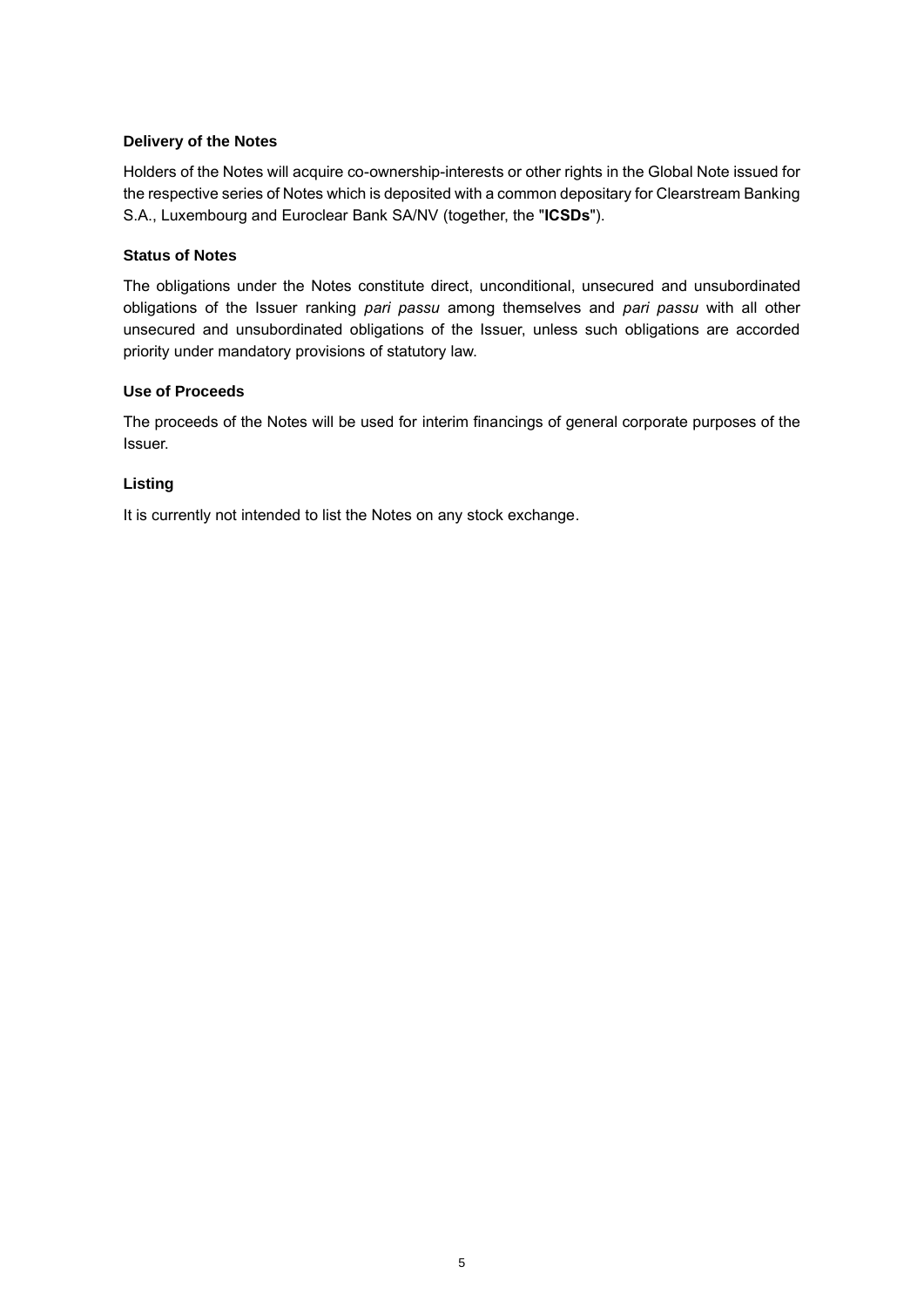# **Selling Restrictions**

### <span id="page-7-0"></span>**General**

Each Dealer has represented and agreed, and each further Dealer appointed under the Programme will be required to represent and agree, that it will observe all applicable laws and regulations in any jurisdiction in which it may offer, sell or deliver Notes and it will not directly or indirectly offer, sell, resell, re-offer or deliver Notes or distribute this Information Memorandum, circular, advertisement or other offering material in any country or jurisdiction except under circumstances that will result, to the best of its knowledge and belief, in compliance with all applicable laws and regulations.

## **United States of America**

The Notes have not been and will not be registered under the U.S. Securities Act of 1933 (the "**Securities Act**") and the Notes may not be offered or sold within the United States or to, or for the account or benefit of, US persons except in certain transactions exempt from the registration requirements of the Securities Act. Terms used in this paragraph have the meaning given to them by Regulation S.

Each Dealer has agreed, and each further Dealer appointed under the Programme will be required to agree that, except as permitted by the General Agreement, it will not offer, sell or deliver the Notes, (i) as part of their distribution at any time or (ii) otherwise until 40 days after the completion of the distribution of an identifiable tranche of which such Notes are a part, as determined and certified to the Issuing and Paying Agent by such Dealer (or, in the case of an identifiable tranche of Notes sold to or through more than one Dealer, by each of such Dealers with respect to Notes of an identifiable tranche purchased by or through it, in which case the Issuing and Paying Agent shall notify such Dealer when all such Dealers have so certified), within the United States or to, or for the account or benefit of, U.S. persons, and it will have sent to each Dealer to which it sells Notes during the distribution compliance period a confirmation or other notice setting out the restrictions on offers and sales of the Notes within the United States or to, or for the account or benefit of, U.S. persons.

In addition, until 40 days after the commencement of the offering of any identifiable tranche of Notes, an offer or sale of Notes within the United States by any dealer (whether or not participating in the offering) may violate the registration requirements of the Securities Act.

## **The United Kingdom**

Each Dealer has represented and agreed, and each further Dealer appointed under the Programme will be required to represent and agree, that:

- (a) in relation to any Notes which have a maturity of less than one year, (i) it is a person whose ordinary activities involve it in acquiring, holding, managing or disposing of investments (as principal or agent) for the purposes of its business and (ii) it has not offered or sold and will not offer or sell any Notes other than to persons whose ordinary activities involve them in acquiring, holding, managing or disposing of investments (as principal or agent) for the purposes of their businesses or who it is reasonable to expect will acquire, hold, manage or dispose of investments (as principal or agent) for the purposes of their businesses where the issue of the Notes would otherwise constitute a contravention of Section 19 of the Financial Services and Markets Act 2000 ("**FSMA**") by the Issuer;
- (b) it has only communicated or caused to be communicated and will only communicate or cause to be communicated any invitation or inducement to engage in investment activity (within the meaning of Section 21 of the FSMA) received by it in connection with the issue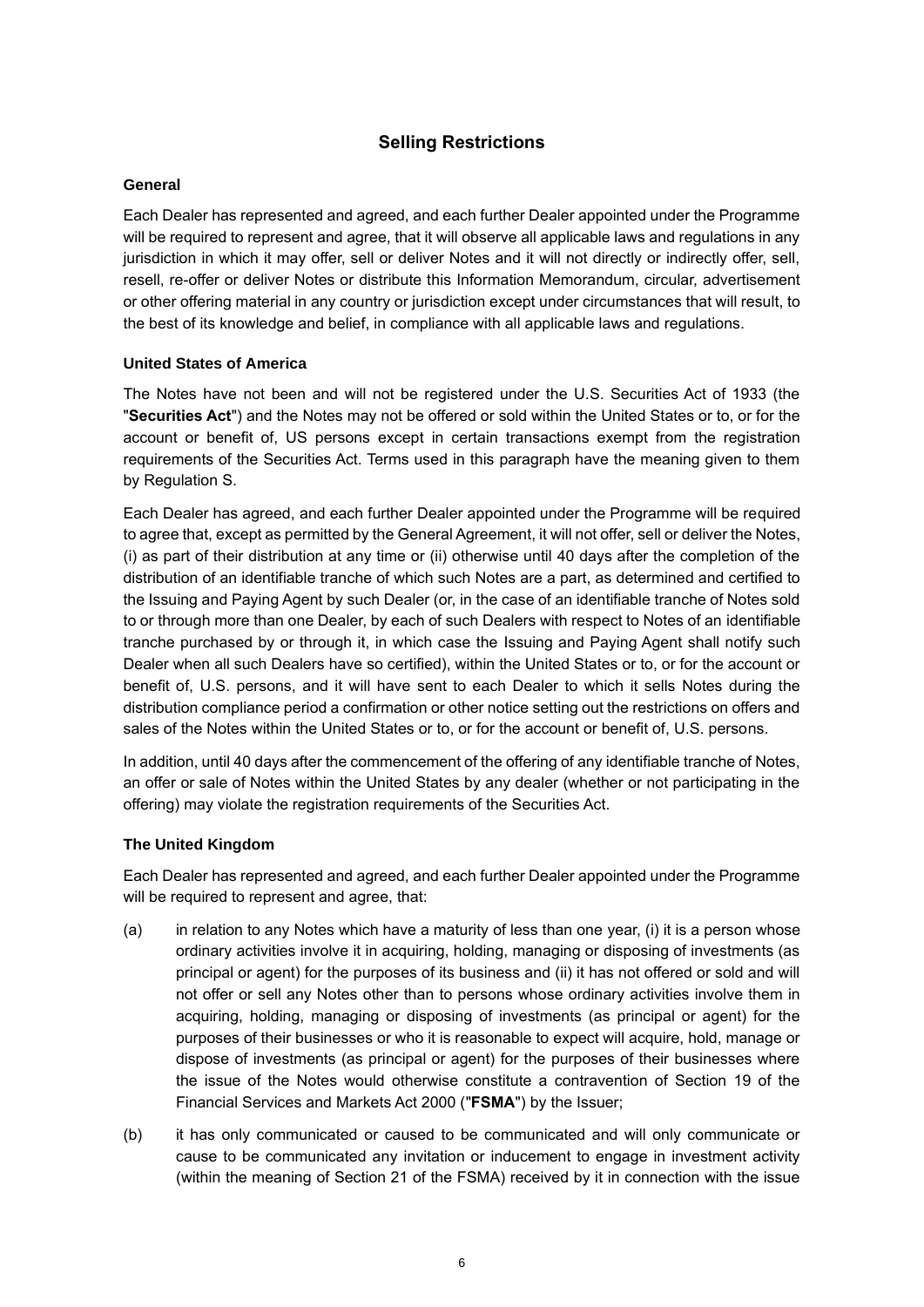or sale of any Notes in circumstances in which Section 21(1) of the FSMA does not apply to the Issuer; and

(c) it has complied and will comply with all applicable provisions of the FSMA with respect to anything done by it in relation to any Notes in, from or otherwise involving the United Kingdom.

### **Singapore**

Each Dealer has acknowledged that this Information Memorandum has not been registered as a prospectus with the Monetary Authority of Singapore (the "**MAS**").

Accordingly, each Dealer has represented, warranted and agreed and each further Dealer appointed under the Programme will be required to represent, warrant and agree that it has not offered or sold any Notes or caused the Notes to be made the subject of an invitation for subscription or purchase and will not offer or sell any Notes or cause the Notes to be made the subject of an invitation for subscription or purchase, and has not circulated or distributed, nor will it circulate or distribute, this Information Memorandum or any other document or material in connection with the offer or sale, or invitation for subscription or purchase, of the Notes, whether directly or indirectly, to any person in Singapore other than (i) to an institutional investor (as defined in Section 4A of the Securities and Futures Act (Chapter 289) of Singapore, as modified or amended from time to time (the "**SFA**")) pursuant to Section 274 of the SFA, (ii) to a relevant person (as defined in Section 275(2) of the SFA) pursuant to Section 275(1) of the SFA, or any person pursuant to Section 275(1A) of the SFA, and in accordance with the conditions specified in Section 275 of the SFA, or (iii) otherwise pursuant to, and in accordance with the conditions of, any other applicable provision of the SFA.

Where the Notes are subscribed or purchased under Section 275 of the SFA by a relevant person which is:

- (a) a corporation (which is not an accredited investor (as defined in Section 4A of the SFA)) the sole business of which is to hold investments and the entire share capital of which is owned by one or more individuals, each of whom is an accredited investor; or
- (b) a trust (where the trustee is not an accredited investor) whose sole purpose is to hold investments and each beneficiary of the trust is an individual who is an accredited investor,

securities or securities-based derivatives contracts (each term as defined in Section 2(1) of the SFA) of that corporation or the beneficiaries' rights and interest (howsoever described) in that trust shall not be transferred within six months after that corporation or that trust has acquired the Notes pursuant to an offer made under Section 275 of the SFA except:

- (a) to an institutional investor or to a relevant person, or to any person arising from an offer referred to in Section 275(1A) or Section 276(4)(i)(B) of the SFA;
- (b) where no consideration is or will be given for the transfer
- (c) where the transfer is by operation of law;
- (d) as specified in Section 276(7) of the SFA; or
- (e) as specified in Regulation 37A of the Securities and Futures (Offers of Investments) (Securities and Securities-based Derivatives Contracts) Regulations 2018.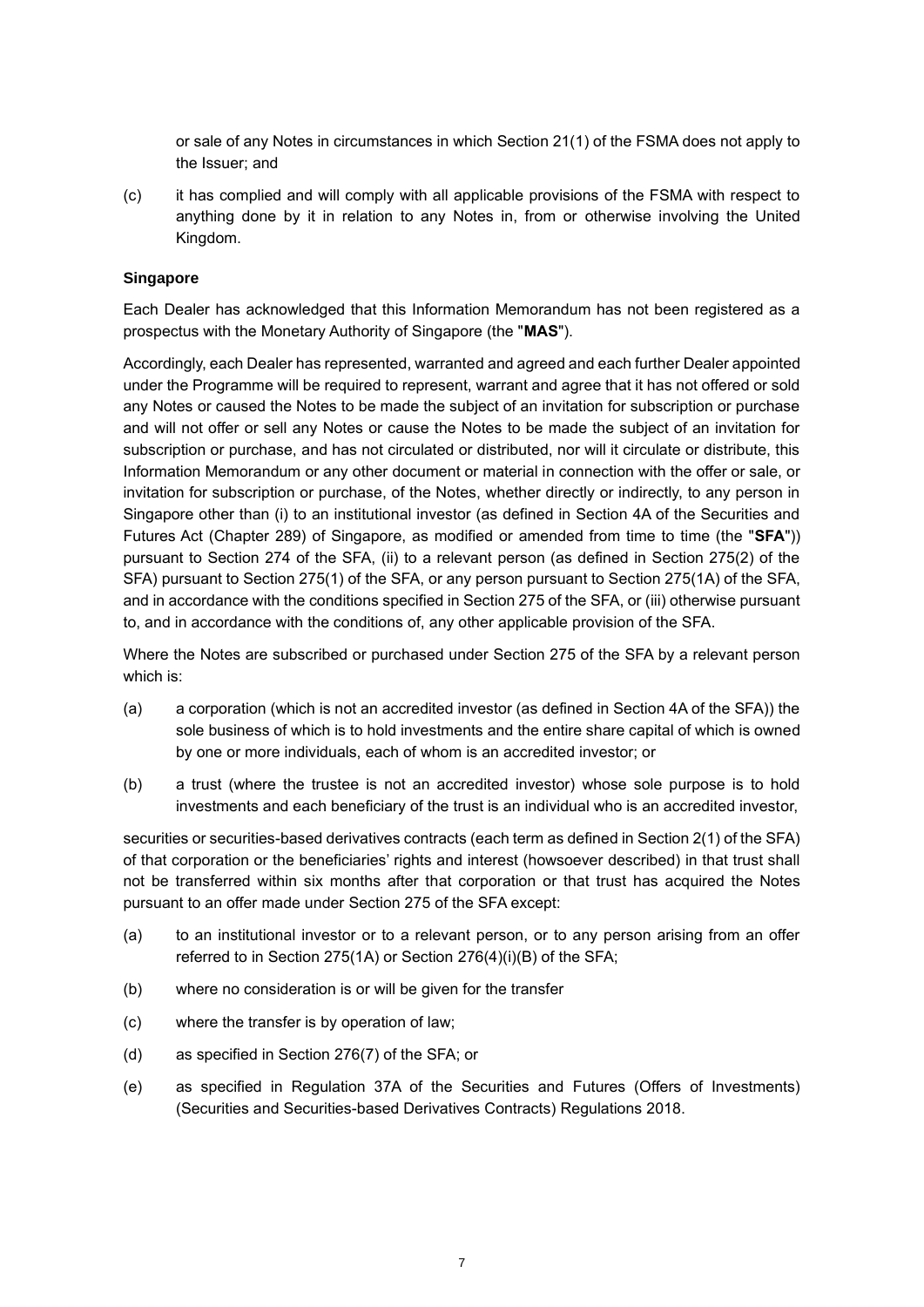# **Information concerning the Issuer**

<span id="page-9-0"></span>For information relating to ADLER Group S.A. and its consolidated subsidiaries, any purchaser or prospective purchaser of Notes issued or to be issued under the Programme is referred to ADLER Group S.A.'s most recent consolidated annual financial statements and/or consolidated interim financial statements.

The ADLER Group S.A. consolidated annual financial statements and/or consolidated interim financial statements are, when published, available free of charge from its headquarters specified on the back cover of this Information Memorandum or on ADLER Group S.A. website (https://ir.adlergroup.com).

Neither the consolidated annual financial statements nor the consolidated interim financial statements nor any other information provided for on the ADLER Group S.A. website (such as press releases or ad-hoc announcements) form part of this Information Memorandum.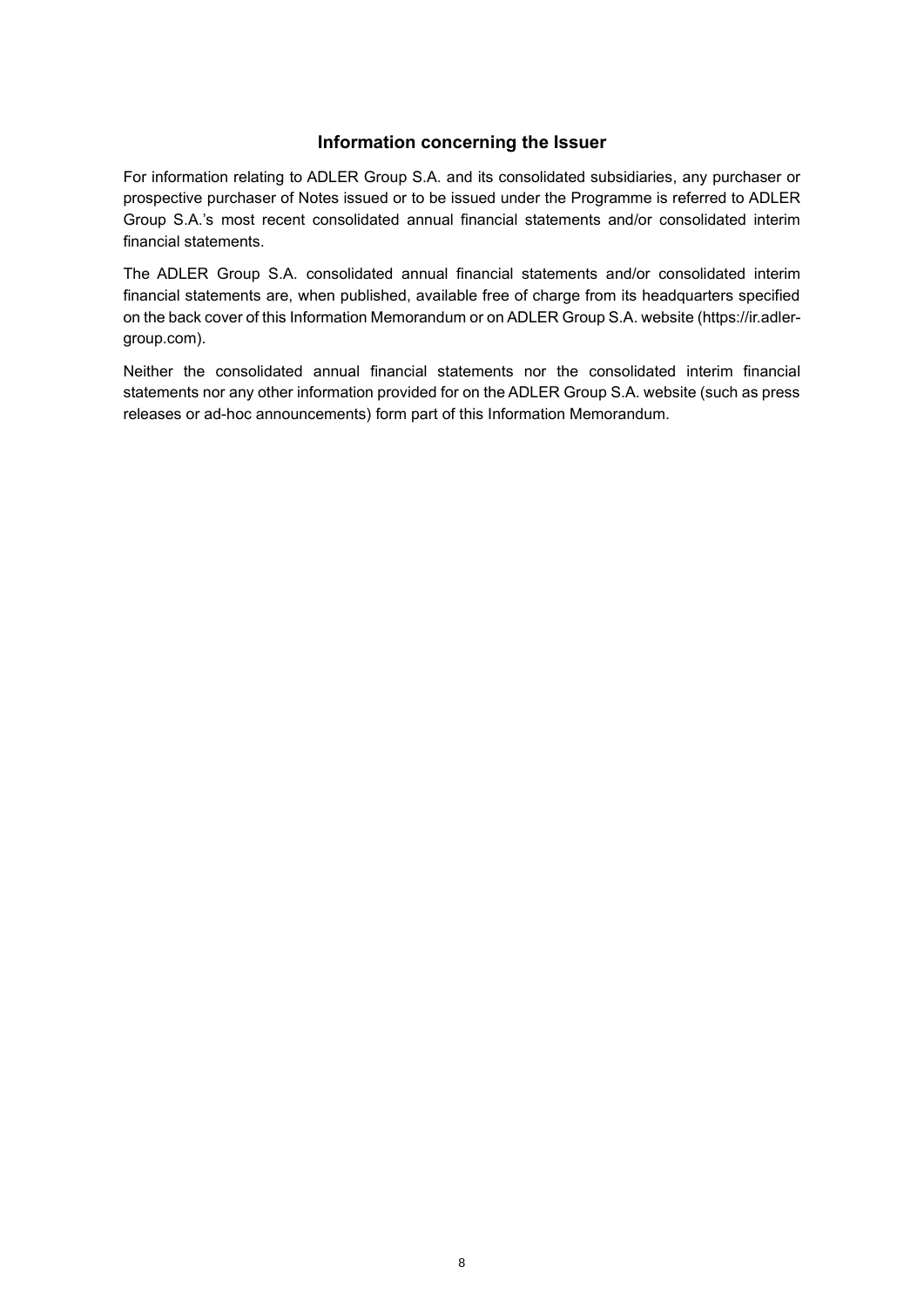## **Form of Global Note (German Language)**

<span id="page-10-0"></span>ISIN: [●] Common Code: [●] WKN: [●]

**ADLER Group S.A.**

(*eingetragen in Luxemburg als Société Anonyme)*

### (die "**Emittentin**")

## **Inhaber-Globalurkunde** über die nachstehend beschriebenen Schuldverschreibungen (die "**Schuldverschreibungen**")

Globalurkunde Nr. [●] / Serien Nr. [●]

| Gesamtnennbetrag:                                   | $\left[\bullet\right]$                                                                                                                                                                                                                                                                                                                                   |
|-----------------------------------------------------|----------------------------------------------------------------------------------------------------------------------------------------------------------------------------------------------------------------------------------------------------------------------------------------------------------------------------------------------------------|
| Währung:                                            | $\left[\bullet\right]$                                                                                                                                                                                                                                                                                                                                   |
| Anzahl der Schuldverschreibungen:                   | $\left[\bullet\right]$                                                                                                                                                                                                                                                                                                                                   |
| Nennbetrag jeder Schuldverschreibung <sup>1</sup> : | $\left[\bullet\right]$                                                                                                                                                                                                                                                                                                                                   |
| Abzinsungssatz:                                     | [●]% p.a.                                                                                                                                                                                                                                                                                                                                                |
| Zinstagequotient:                                   | [Wenn die Schuldverschreibungen auf<br>Euro lauten: Actual / Actual (ICMA)] [Actual<br>$(ISDA)$ [ <i>Wenn</i><br>die<br>$\prime$<br>Actual<br>Schuldverschreibungen auf Pfund lauten:<br>Actual / 365 (Fixed)] [Actual / 360] [30 /<br>360] [360 / 360] [Bond Basis] [Wenn die<br>Schuldverschreibungen auf US-Dollar<br>lauten: [30E / 360] [Eurobond]] |
| Handelstag (Trade Date):                            | $[\bullet]$                                                                                                                                                                                                                                                                                                                                              |
| Begebungstag:                                       | $\left[\bullet\right]$                                                                                                                                                                                                                                                                                                                                   |
| Fälligkeitstag:                                     | $\left[\bullet\right]$                                                                                                                                                                                                                                                                                                                                   |
| <b>Maßgebliches Clearing-System:</b>                | $ICSDs$ $\Box$<br>[Sonstiges] <sup>2</sup> □                                                                                                                                                                                                                                                                                                             |

Diese Globalurkunde verbrieft die vorstehend bezeichneten Schuldverschreibungen. Für die Schuldverschreibungen gelten die anhängenden Emissionsbedingungen. Die Emittentin verpflichtet sich, dem Inhaber der Globalurkunde oder gemäß dessen Order, die fälligen Beträge auf die Schuldverschreibungen, die durch die Globalurkunde repräsentiert sind, gemäß den vorstehenden, anwendbaren Bedingungen zu zahlen.

<sup>1</sup> Mindestens EUR 100.000 oder der entsprechende Betrag in einer anderen Währung. Wenn im Zusammenhang mit einer Emission von Schuldverschreibungen entweder (a) der Emissionserlös von der Emittentin im Vereinigten Königreich vereinnahmt wird ist oder (b) die Emissionstätigkeit der Schuldverschreibungen von einer durch die Emittentin im Vereinigten Königreich unterhaltenen Einrichtung durchgeführt wird, müssen diese Schuldverschreibungen einen Mindestnennbetrag pro Schuldverschreibung von £ 100.000 (oder den Gegenwert in anderen Währungen) aufweisen.

<sup>2</sup> Details angeben.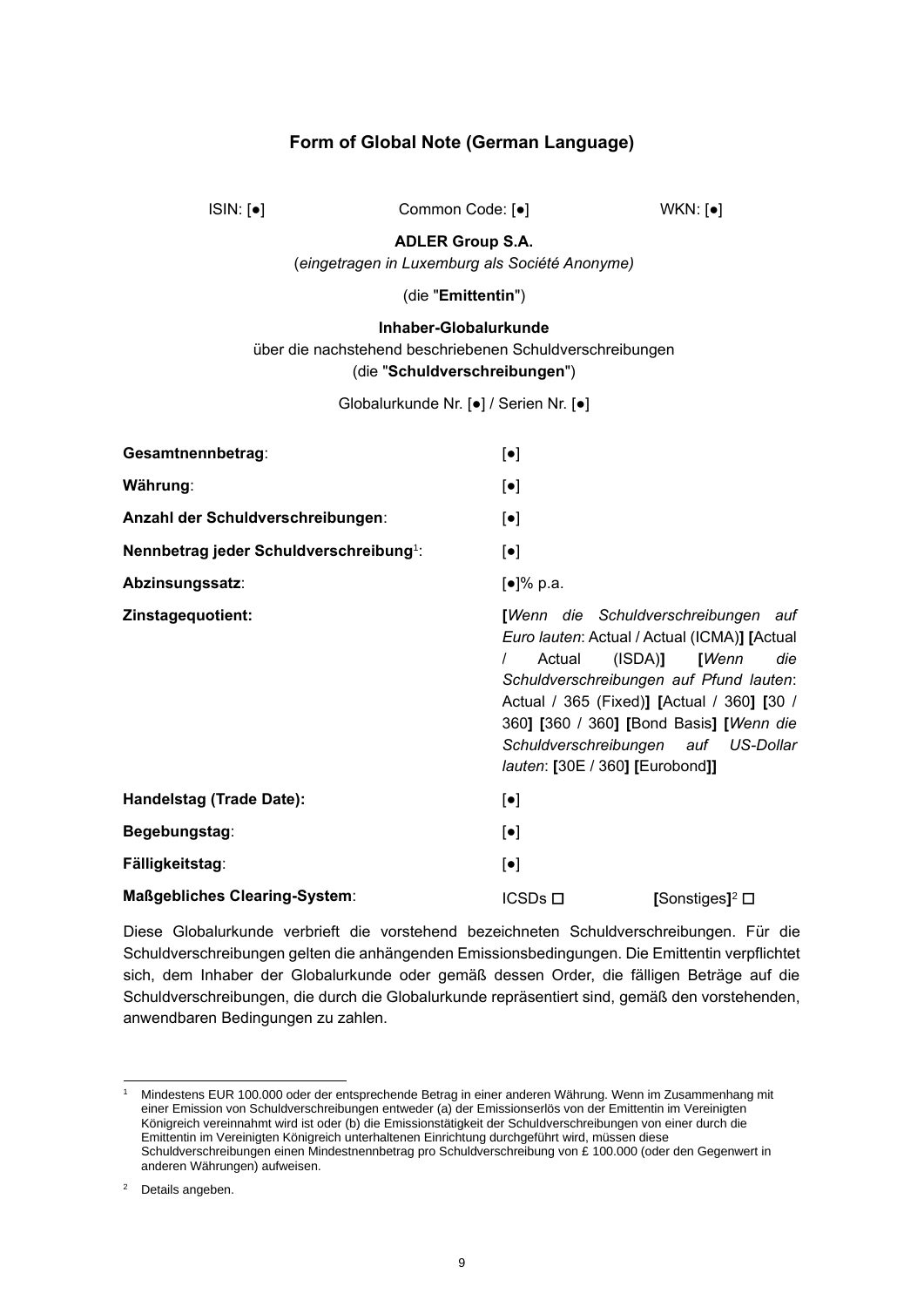Der Anspruch auf Druck und Lieferung von Einzelurkunden ist ausgeschlossen.

Diese Globalurkunde unterliegt deutschem Recht.

Diese Globalurkunde ist nur wirksam, wenn sie die (handschriftliche oder faksimilierte) Unterschrift eines ordnungsgemäß bevollmächtigten Vertreters der Emittentin trägt und von der Emissions- und Zahlstelle oder in deren Namen mit einer Kontrollunterschrift versehen wurde.

Senningerberg **with the Sensing** 

(*Datum*)

**ADLER Group S.A.**

(*Zeichnungsberechtigter*)

## **Kontrollunterschrift**

durch \_\_\_\_\_\_\_\_\_\_\_\_\_\_\_\_\_\_\_\_\_\_\_\_\_\_\_\_\_\_

\_\_\_\_\_\_\_\_\_\_\_\_\_\_\_\_\_\_\_\_\_\_\_\_\_\_\_\_\_\_\_\_\_\_\_

\_\_\_\_\_\_\_\_\_\_\_\_\_\_\_\_\_\_\_\_\_\_\_\_\_\_\_\_\_\_\_\_\_\_\_

(ohne Rückgriff, Garantie oder Haftung)

(*Zeichnungsberechtigter*)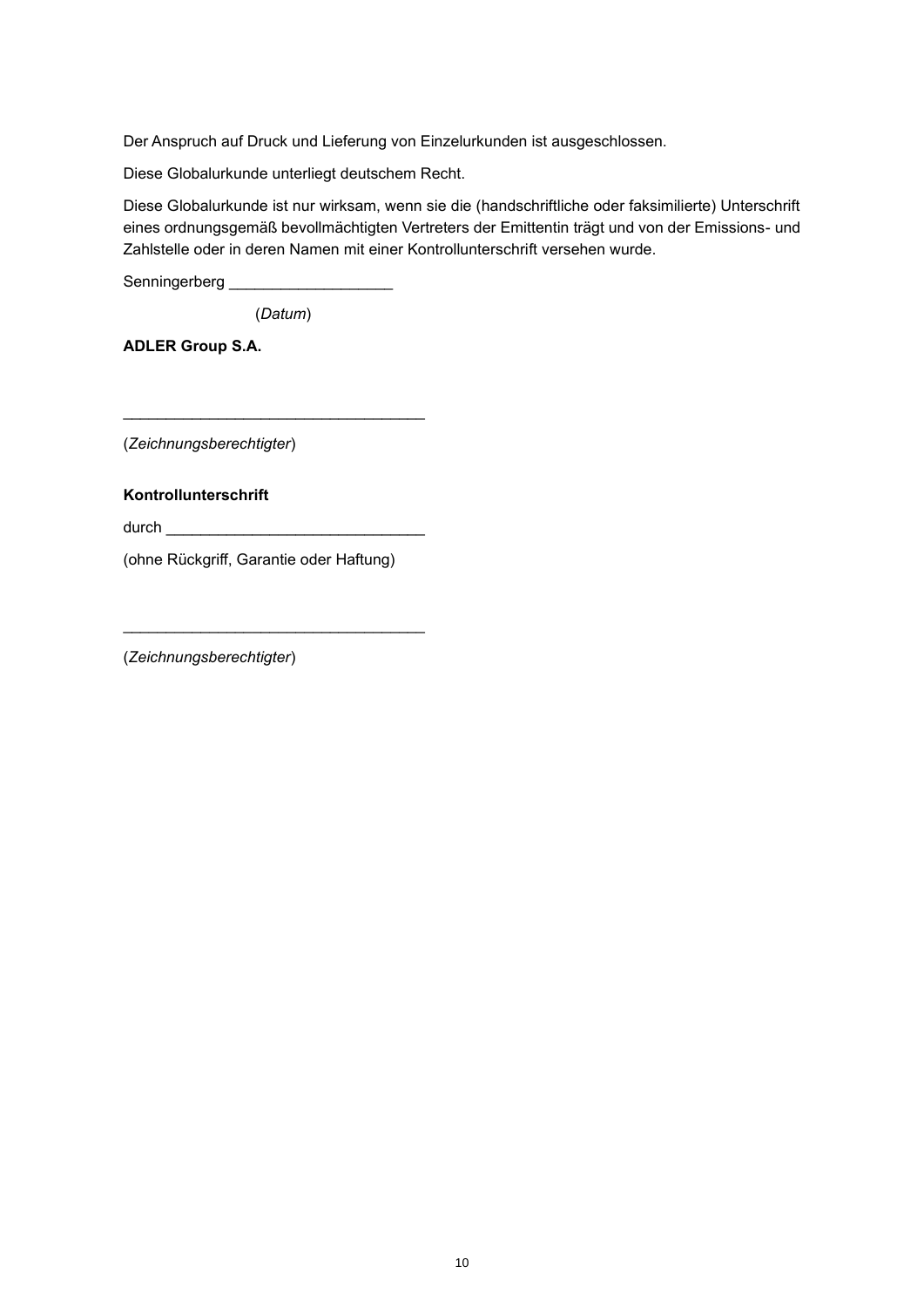# **Form of Global Note (English Language)**

<span id="page-12-0"></span>ISIN: [●] Common Code: [●] WKN: [●]

**ADLER Group S.A.**

(*incorporated in Luxembourg as a public limited liability company (Société Anonyme))*

(the "**Issuer**")

**Global Bearer Note**

representing the notes described below

(the "**Notes**")

Global Note No. [●] / Series No. [●]

| Aggregate principal amount:              | $\left[\bullet\right]$                                                                                                                                                                                                                                    |
|------------------------------------------|-----------------------------------------------------------------------------------------------------------------------------------------------------------------------------------------------------------------------------------------------------------|
| Currency:                                | $\left[\bullet\right]$                                                                                                                                                                                                                                    |
| <b>Number of Notes:</b>                  | $\left[\bullet\right]$                                                                                                                                                                                                                                    |
| Denomination of each Note <sup>1</sup> : | $\lbrack \bullet \rbrack$                                                                                                                                                                                                                                 |
| Rate of discount:                        | [•]% p.a.                                                                                                                                                                                                                                                 |
| <b>Day Count Fraction:</b>               | [If the currency is Euro: Actual / Actual<br>(ICMA)] [Actual / Actual (ISDA)] [If the<br>currency is Sterling: Actual / 365 (Fixed)]<br>[Actual / 360] [30 / 360] [360 / 360] [Bond<br>Basis] [If the currency is U.S. dollar: [30E /<br>360] [Eurobond]] |
| Trade date:                              | $[\bullet]$                                                                                                                                                                                                                                               |
| <b>Issue date:</b>                       | $[\bullet]$                                                                                                                                                                                                                                               |
| <b>Maturity date:</b>                    | $[\bullet]$                                                                                                                                                                                                                                               |
| <b>Relevant Clearing System:</b>         | $ICSDs$ $\Box$<br>[Other] <sup>2</sup> $\square$                                                                                                                                                                                                          |

This Global Note represents the above-mentioned Notes. The Notes are subject to the Terms and Conditions annexed hereto. The Issuer undertakes to pay to, or to the order of, the bearer of this Global Note the amounts payable in respect of the Notes represented by this Global Note in accordance with the Terms and Conditions applicable to them pursuant to the foregoing.

There is no right to request the printing and delivery of definitive Notes.

This Global Note is governed by, and shall be construed in accordance with, German law.

This Global Note shall only be valid if it has been signed (manually or by facsimile) by an authorized signatory of the Issuer and has been authenticated by or on behalf of the Issuing and Paying Agent.

Not less than EUR 100,000 or the equivalent amount in another currency. Where in relation to any issue of Notes either (a) the issue proceeds are received by the Issuer in the United Kingdom or (b) the activity of issuing the Notes is carried on from an establishment maintained by the Issuer in the United Kingdom, such Notes must have a minimum principal amount per Note of £ 100,000 (or its equivalent in other currencies).

<sup>&</sup>lt;sup>2</sup> Specify details.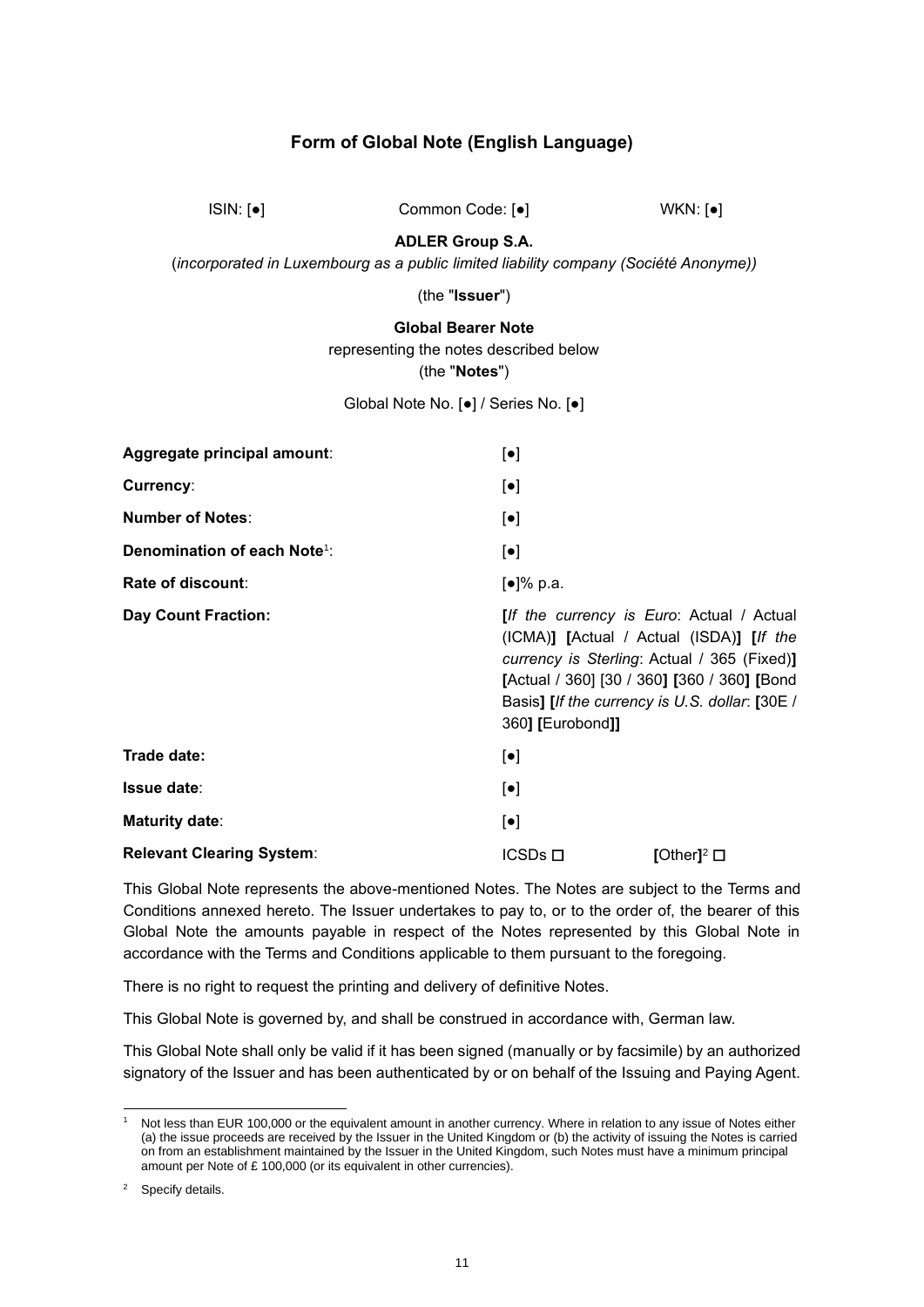Senningerberg \_\_\_\_\_\_\_\_\_\_\_\_\_\_\_\_\_\_\_

(*Date*)

\_\_\_\_\_\_\_\_\_\_\_\_\_\_\_\_\_\_\_\_\_\_\_\_\_\_\_\_\_\_\_\_\_\_\_

**ADLER Group S.A.**

(*Authorized Signatory*)

**Authenticated**

by \_\_\_\_\_\_\_\_\_\_\_\_\_\_\_\_\_\_\_\_\_\_\_\_\_\_\_\_\_\_

(without recourse, warranty or liability)

(*Authorized Signatory*)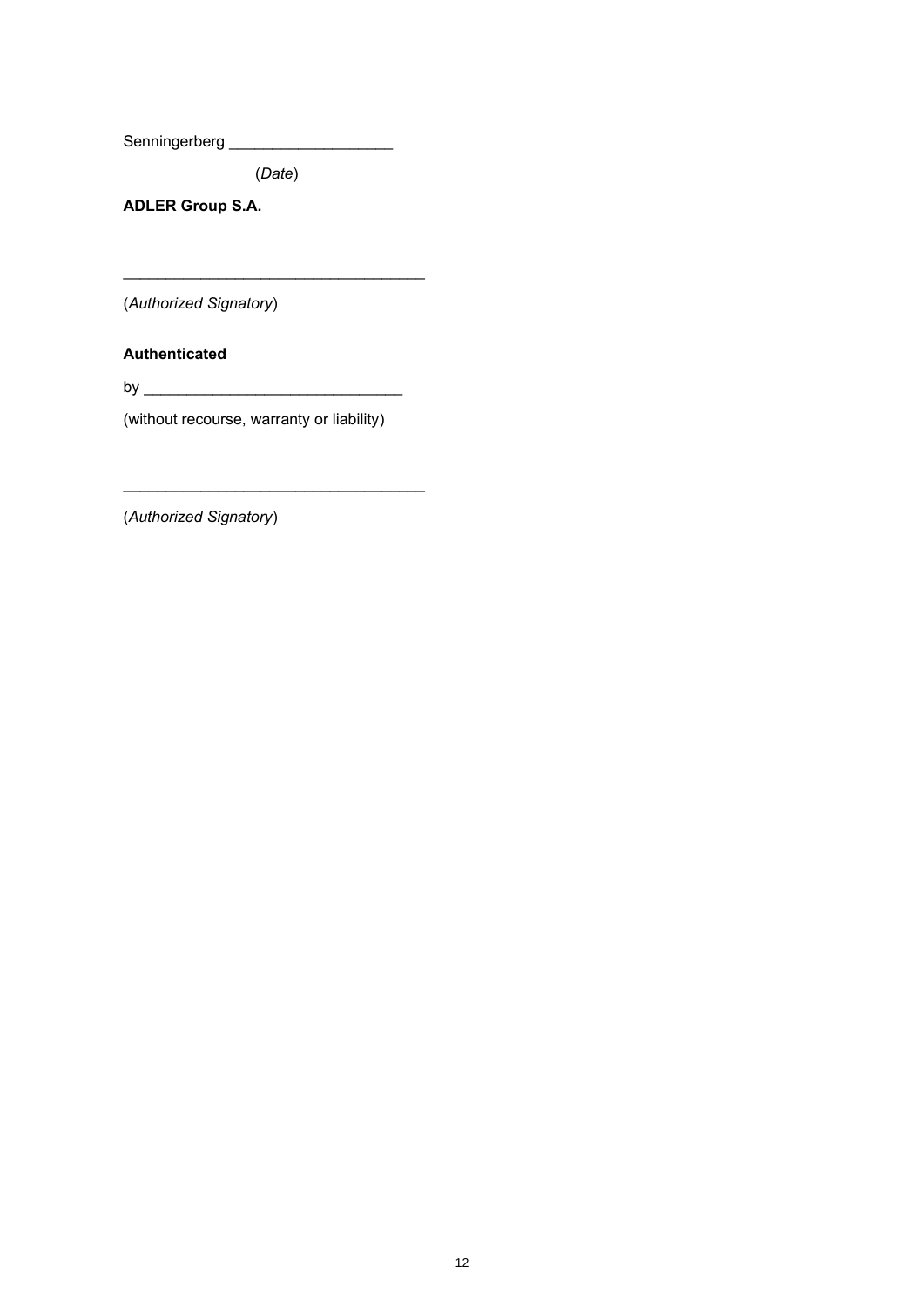## **Terms and Conditions**

<span id="page-14-0"></span>*The German text of the Terms and Conditions of the Notes is legally binding. The English translation is for convenience only.*

### **Emissionsbedingungen Terms and Conditions**

### **§ 1 Allgemeine Bedingungen § 1 General Provisions**

- (1) *Währung, Gesamtnennbetrag, Anzahl, Nennbetrag und Begebungstag*. Die ADLER Group S.A., Senningerberg, Großherzogtum Luxemburg, ("**Emittentin**") begibt diese Serie unter sich in jeder Hinsicht gleichberechtigter, auf den Inhaber lautender Schuldverschreibungen ("**Schuldverschreibungen**"). Die Währung und der Gesamtnennbetrag der Schuldverschreibungen, ihre Anzahl sowie der Nennbetrag der einzelnen Schuldverschreibung und der Begebungstag (der "**Begebungstag**") sind auf der Globalurkunde aufgeführt.
- (2) *Inhaberschuldverschreibungen, Globalurkunden, Form*.

Die Schuldverschreibungen sind in einer Inhaber-Globalurkunde ohne Zinsscheine ("**Globalurkunde**") verbrieft, die bei einer gemeinsamen Verwahrstelle für Clearstream Banking S.A., Luxemburg ("**CBL**"), und Euroclear Bank SA/NV, als Betreiberin des Euroclear-Systems ("**Euroclear**") oder bei einem anderen Wertpapierabrechnungsund -abwicklungssystem verwahrt wird, wie in der Globalschuldurkunde

angegeben.

"**ICSDs**" bezeichnet CBL und Euroclear zusammen.

Die ICSDs oder ein sonstiges in der Globalurkunde spezifiziertes Wertpapierabrechnungs- und abwicklungssystem sowie jeder Funktionsnachfolger werden nachstehend als "**Maßgebliches Clearing-System**" bezeichnet.

Zinsansprüche auf die Schuldverschreibungen sind nicht gesondert verbrieft. Schuldverschreibungen in effektiven Urkunden werden nicht ausgegeben. Die Globalurkunde trägt die (handschriftlichen oder faksimilierten) Unterschriften von einem

- (1) *Currency, Aggregate Principal Amount, Number, Denomination and Issue Date*. ADLER Group S.A., Senningerberg, Grand Duchy of Luxembourg, (the "**Issuer**") has issued this series of notes payable to bearer and ranking *pari passu* in all respects with each other (the "**Notes**"). The currency and the aggregate principal amount of the Notes, their number and the denomination of each Note and the issue date (the "**Issue Date**") shall be as specified on the global note.
- (2) *Bearer Notes, Global Notes, Form*.

The Notes are represented by a global security in bearer form without interest coupons (the "**Global Note**") deposited with a common depositary for Clearstream Banking S.A., Luxembourg ("**CBL**") and Euroclear Bank SA/NV, as operator of the Euroclear System ("**Euroclear**") or with another securities clearance and settlement system, as specified in the Global Note.

"**ICSDs**" means CBL and Euroclear together.

The ICSDs or the other relevant securities clearance and settlement system specified in the Global Note and any successor in such capacity are hereinafter referred to as the "**Relevant Clearing System**".

Entitlements to interest (if any) on the Notes are not evidenced by a separate instrument. Notes in definitive form will not be issued. The Global Note shall be signed (manually or by facsimile) by an authorized signatory of the Issuer and shall be authenticated by or on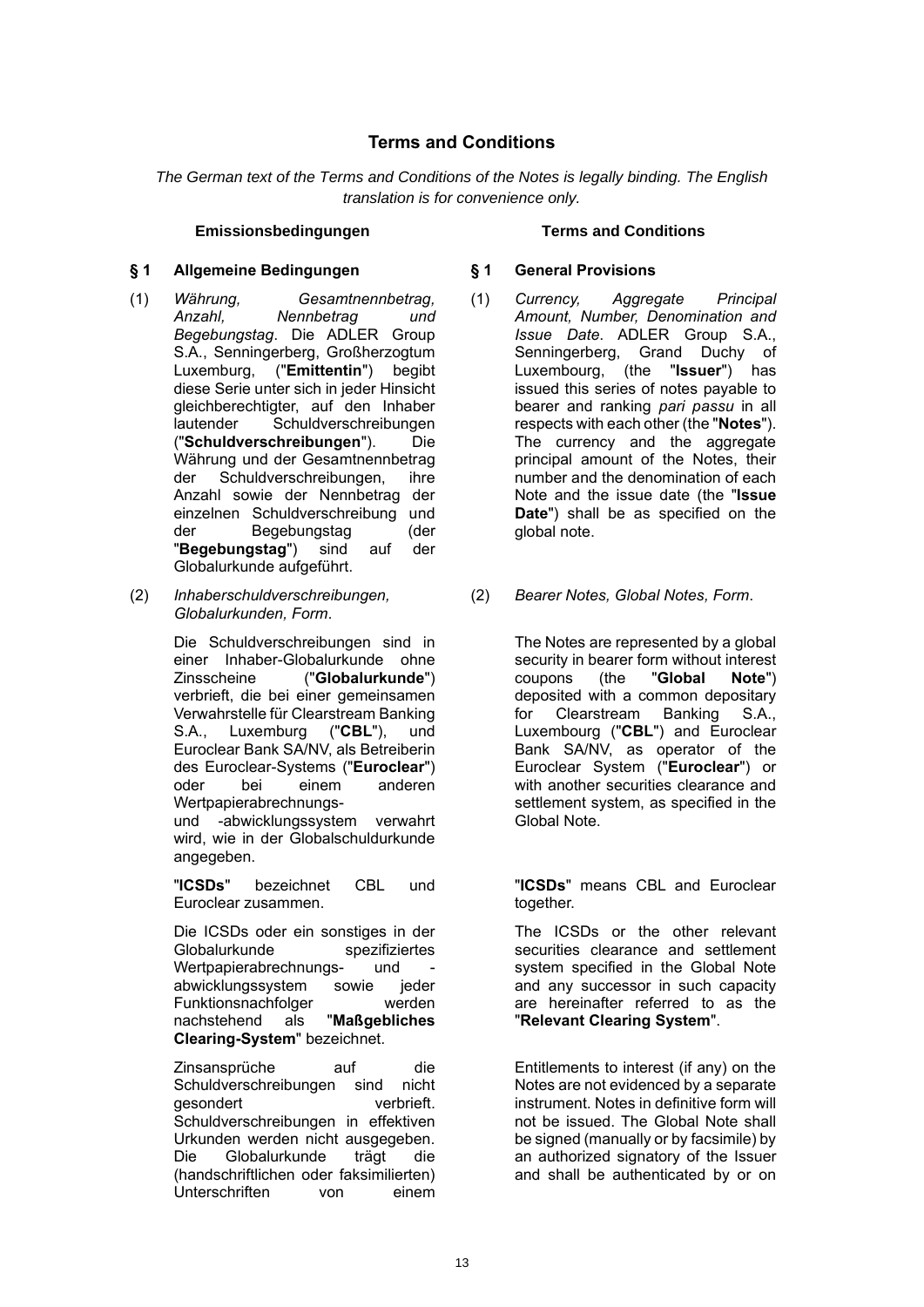ordnungsgemäß bevollmächtigten Vertreter der Emittentin und ist von der Emissions- und Zahlstelle oder in deren Namen mit einer Kontrollunterschrift zu versehen.

## **§ 2 Status § 2 Status**

Die Schuldverschreibungen begründen nicht besicherte und nicht nachrangige Verbindlichkeiten der Emittentin, die untereinander und mit allen anderen nicht besicherten und nicht nachrangigen Verbindlichkeiten der Emittentin gleichrangig sind, soweit diesen Verbindlichkeiten nicht durch zwingende gesetzliche<br>Bestimmungen ein Vorrang Bestimmungen ein eingeräumt wird.

## **§ 3 Negativerklärung § 3 Negative Pledge**

(1) *Negativerklärung.* (2) *Negative Pledge.*

Die Emittentin verpflichtet sich, solange Schuldverschreibungen ausstehen, jedoch nur bis zu dem Zeitpunkt, an dem alle Beträge an Kapital und Zinsen der Emissions- und Zahlstelle zur Verfügung gestellt wurden, keine dinglichen Sicherheiten an ihren Vermögenswerten zur Besicherung von Kapitalmarktverbindlichkeiten mit Ausnahme Verbriefter Kapitalmarktverbindlich-keiten und Projekt-Kapitalmarktverbindlichkeiten zu bestellen oder fortbestehen zu lassen, und zu gewährleisten, dass keine ihrer Wesentlichen Tochtergesellschaften die zuvor genannten Sicherheiten bestellt oder fortbestehen lässt, es sei denn, die Verbindlichkeiten der Emittentin aus den Schuldverschreibungen werden, vorbehaltlich Absatz (3), durch die betreffende Sicherheit gleichrangig und anteilig mit der jeweiligen Kapitalmarktverbindlichkeit (oder, sofern es sich dabei um eine nachrangige Verbindlichkeit handelt, im Vergleich dazu vorrangig) besichert.

## "**Kapitalmarktverbindlichkeit**"

bezeichnet jede gegenwärtige oder künftige Verpflichtung zur Rückzahlung aufgenommener Geldbeträge (einschließlich Verbindlichkeiten aus Garantien oder

behalf of the Issuing and Paying Agent.

The obligations under the Notes constitute unsecured and unsubordinated obligations of the Issuer ranking *pari passu* among themselves and *pari passu* with all other unsecured and unsubordinated obligations of the Issuer, unless such obligations are accorded priority under mandatory provisions of statutory law.

The Issuer undertakes, so long as any Notes are outstanding, but only up to the time all amounts of principal and interest have been placed at the disposal of the Issuing and Paying Agent, not to create or permit to subsist, and to procure that none of its Material Subsidiaries will create or permit to subsist, any security interest in rem (*dingliche Sicherheit*) over its assets to secure any Capital Market Indebtedness other than Securitized Capital Market Indebtedness and Project Capital Market Indebtedness unless, subject to paragraph (3), the Issuer's obligations under the Notes are secured equally and rateably with (or, in case such Capital Market Indebtedness is subordinated debt, senior in priority to) the Capital Market Indebtedness secured by such security interest.

### "**Capital Market Indebtedness**" means any present or future obligation for the payment of borrowed money (including obligations by reason of any guarantee or other liability agreement for such obligations of third parties)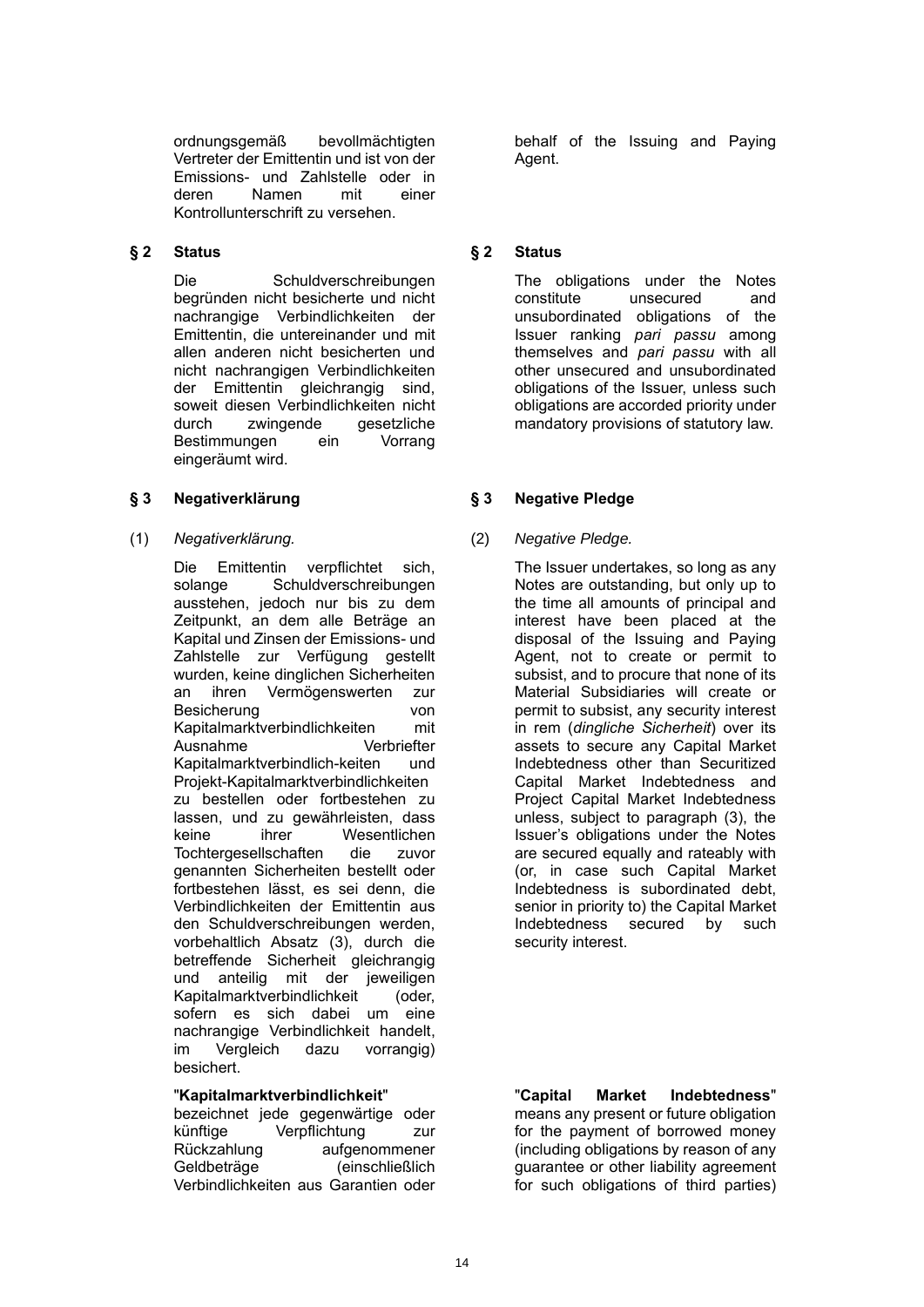sonstigen Haftungsvereinbarungen für solche Verbindlichkeiten Dritter), die verbrieft ist in Form von Anleihen, Schuldverschreibungen oder sonstigen Wertpapieren, die an einer Börse, einem außerbörslichen Markt oder an einem anderen anerkannten Wertpapiermarkt notiert, zugelassen oder gehandelt werden können (zur Klarstellung:

Namensschuldverschreibungen und Schuldscheindarlehen sind keine Kapitalmarktverbindlichkeit).

### "**Verbriefte**

### **Kapitalmarktverbindlichkeit**"

bezeichnet iede Kapitalmarktverbindlichkeit aus oder im Zusammenhang mit einer Verbriefung oder vergleichbaren Finanzierungs-vereinbarung in Bezug auf Vermögenswerte der Emittentin oder ihrer Tochtergesellschaften, bei der die Rückgriffsrechte der Gläubiger der betreffenden Kapitalmarktverbindlichkeit auf die Emittentin ausschließlich auf die betreffenden Vermögenswerte oder die daraus erzielten Erträge beschränkt sind.

## "**Projekt-**

### **Kapitalmarktverbindlichkeit**"

bezeichnet in deutscheiden bezeichnet in der geden der gelegen in der geden auch alle gelegen in der gelegen zu

Kapitalmarktverbindlichkeit aus oder im Zusammenhang mit einer Projektfinanzierung, die nur von der ieweiligen

Projektfinanzierungsgesellschaft oder deren Tochter-gesellschaften geschuldet werden und bei denen die Rückgriffsrechte der Gläubiger der betreffenden

Kapitalmarktverbindlichkeit auf die jeweilige Projekt-gesellschaft sowie die von dieser gehaltenen Vermögenswerte und/oder die daraus erzielten Erträge beschränkt sind.

### "**Wesentliche Tochtergesellschaft**"

bezeichnet eine Tochtergesellschaft der Emittentin, die verpflichtet ist, einen geprüften und nicht konsolidierten Jahresabschluss zu erstellen, und deren Bilanzsumme gemäß ihrem geprüften und nicht konsolidierten Jahresabschluss mindestens 3 % der Bilanzsumme ausmacht.

which is in the form of, or represented by, bonds, notes or other securities which are capable of being quoted, listed, dealt in or traded on a stock exchange, over-the-counter-market or other recognized securities market (for the avoidance of doubt: Namensschuldverschreibungen/ registered bonds and Schuldschein loans/promissory notes shall be no Capital Market Indebtedness).

"**Securitized Capital Market Indebtedness**" means any Capital Market Indebtedness incurred in respect of or in connection with any securitization or similar financing arrangement relating to assets owned by the Issuer or its Subsidiaries and where the recourse of the holders of such Capital Market Indebtedness against the Issuer is limited solely to such assets or any income generated therefrom.

"**Project Capital Market Indebtedness**" means any Capital Market Indebtedness incurred in respect of project financings which are solely owed by the relevant project finance vehicles or its subsidiaries and where the recourse of the holders of such Capital Market Indebtedness is limited solely to the relevant project finance vehicle and its assets and/or any income generated therefrom.

"**Material Subsidiary**" means any Subsidiary of the Issuer that is required to prepare audited nonconsolidated annual accounts and whose total assets as shown in its audited non-consolidated annual accounts are at least equal to 3% of the Total Assets.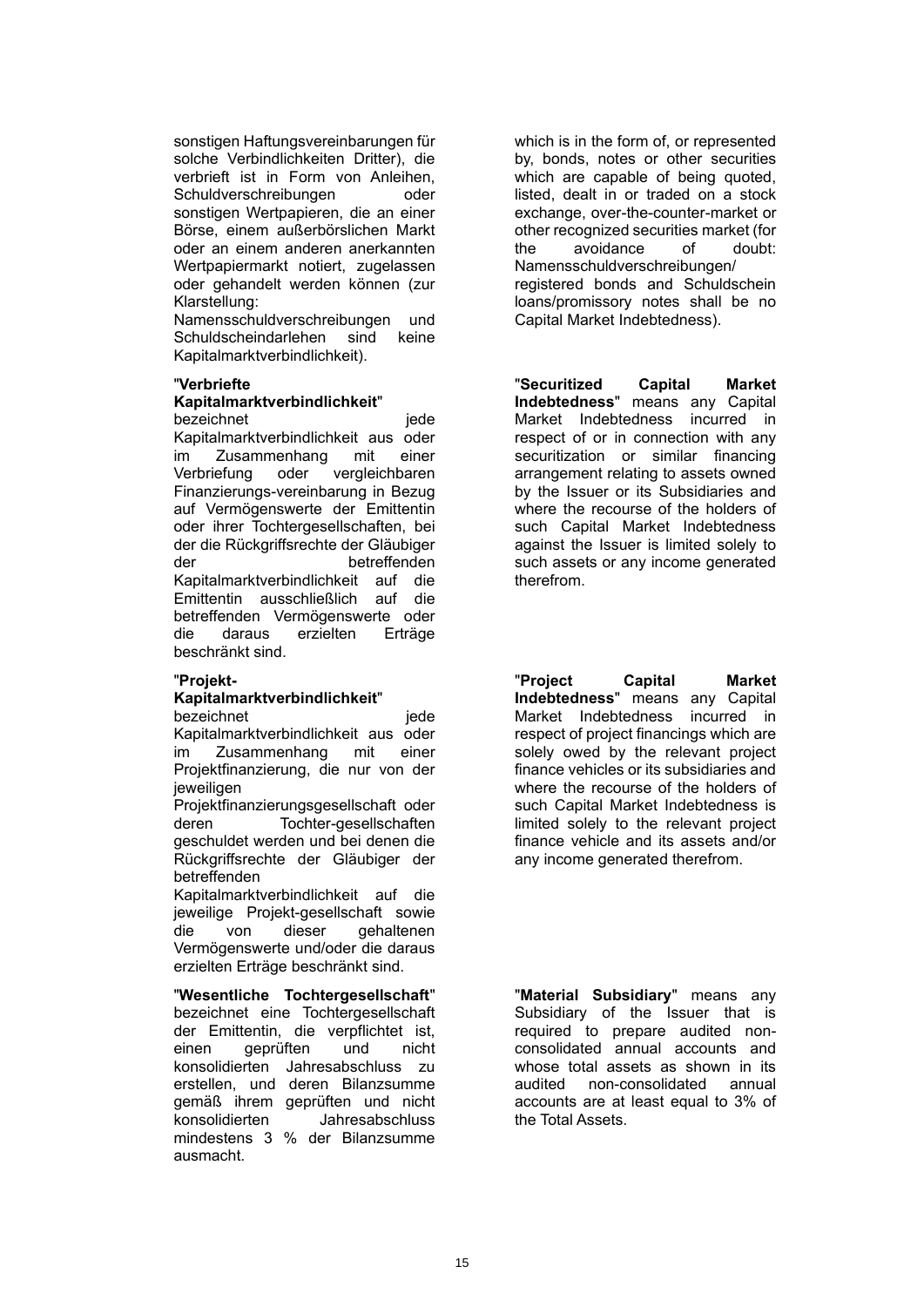"**Tochtergesellschaft**" bezeichnet jede Gesellschaft, Personengesellschaft und jedes sonstige Unternehmen, oder jede andere Person an der bzw. dem die Emittentin direkt oder indirekt insgesamt mehr als 50 % des Kapitals oder der Stimmrechte hält.

"**Bilanzsumme**" bezeichnet den Wert der konsolidierten Bilanzsumme der Emittentin und der Tochtergesellschaften, der in einer nach IFRS erstellten Konzernbilanz der Emittentin erscheint oder<br>erscheinen würde. wobei die erscheinen würde, wobei die "*Bilanzsumme*" die Zuflüsse aus den Finanzverbindlichkeiten, die eingegangen werden, einschließt.

"**IFRS**" bezeichnet die International Financial Reporting Standards des International Accounting Standard Board in der jeweils geltenden Fassung.

### "**Finanzverbindlichkeiten**"

bezeichnet (unter Ausschluss einer Doppelberücksichtigung) alle Verbindlichkeiten (ausgenommen solche gegenüber anderen Mitgliedern der Gruppe) aus:

- (i) aufgenommenen Geldern; (i) money borrowed;
- (ii) allen im Rahmen von Akzeptkrediten oder eines dematerialisierten Äquivalents aufgenommenen Beträge;
- (iii) allen im Rahmen von Fazilitäten zum Kauf kurzfristiger Schuldtitel oder im Rahmen der Begebung von Anleihen. Schuldverschreibungen, Commercial Paper oder vergleichbaren Instrumenten aufgenommenen Beträgen;
- (iv) veräußerten oder diskontierten Forderungen (außer bei einem Forderungsverkauf ohne Rückgriffsrecht);
- (v) der Aufnahme von Beträgen im Rahmen anderer Rechtsgeschäfte (einschließlich Termingeschäften), die die wirtschaftliche Wirkung einer Kreditaufnahme haben, ausgenommen jedoch Bankgarantie-Fazilitäten, die der Emittentin oder einer

"**Subsidiary**" means any corporation, partnership or other enterprise in which the Issuer directly or indirectly holds in aggregate more than 50% of the capital or the voting rights.

"**Total Assets**" means the value of the consolidated total assets of the Issuer and the Subsidiaries, as such amount appears, or would appear, on a consolidated balance sheet of the Issuer prepared in accordance with IFRS, provided that "*Total Assets*" shall include the proceeds of the Financial Indebtedness to be incurred.

"**IFRS**" means the International Financial Reporting Standards as published by the International Accounting Standards Board, as in effect from time to time.

"**Financial Indebtedness**" means (without duplication) any indebtedness (excluding any indebtedness owed to another member of the Group) for or in respect of:

- 
- (ii) any amount raised by acceptance under any acceptance credit facility or a dematerialized equivalent;
- (iii) any amount raised pursuant to any note purchase facility or the issue of bonds, notes, commercial papers or any similar instrument;
- (iv) receivables sold or discounted (other than any receivables to the extent they are sold on a nonrecourse basis);
- (v) any amounts raised under any other transaction (including any forward sale or purchase agreement) having the commercial effect of a borrowing, but excluding bank guarantee facilities made or to be made available by financial institutions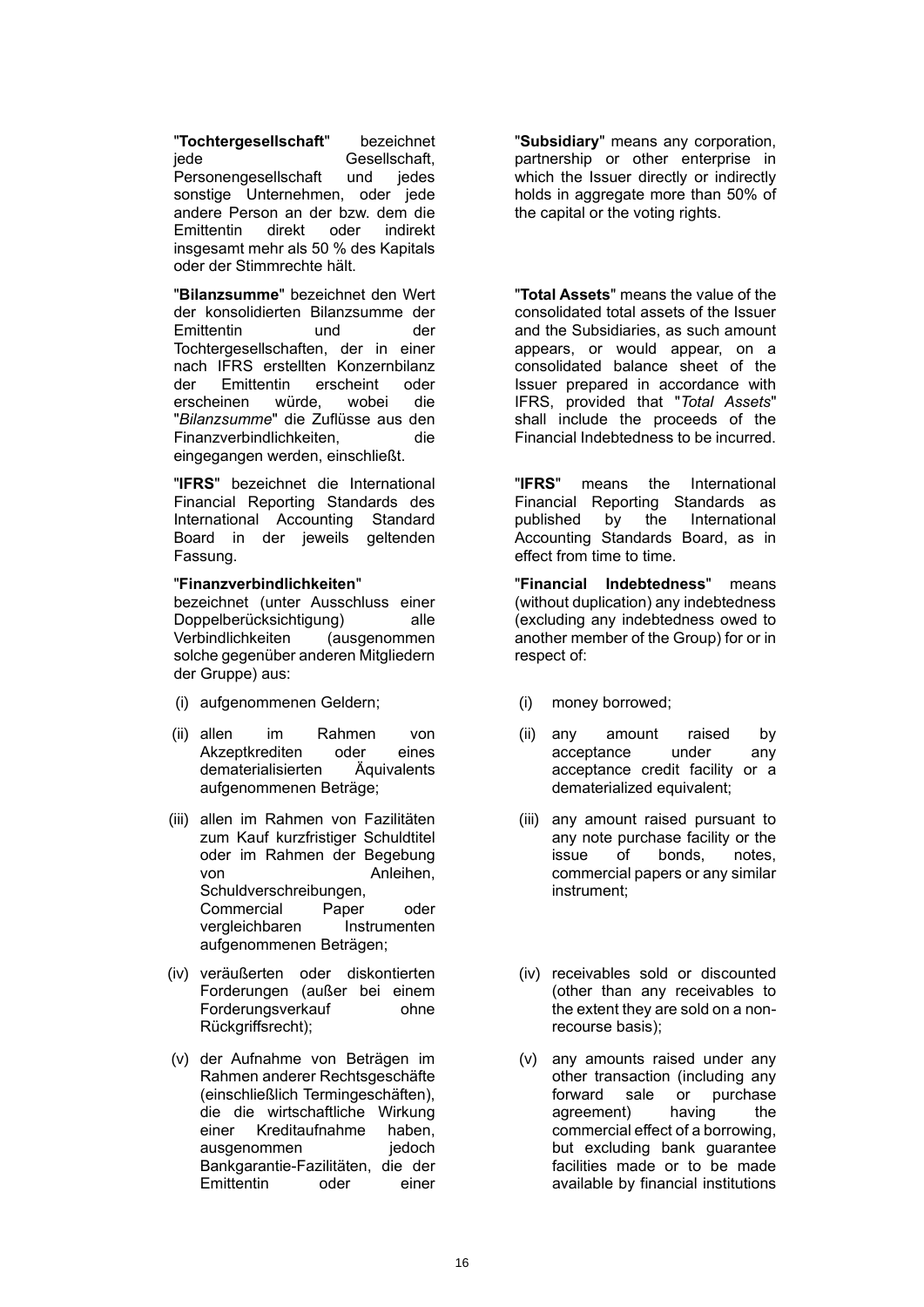Tochtergesellschaft von Finanzinstituten gewährt werden oder gewährt werden sollen und in deren Rahmen die Emittentin bzw. die jeweilige Tochtergesellschaft die Ausstellung einer oder mehrerer Bankgarantien zugunsten einer Person verlangen kann, die sich zum Erwerb von Immobilienvermögen von der Emittentin oder einer Tochtergesellschaft verpflichtet hat;

(vi) einem

Aufwendungsersatzanspruch in Bezug auf eine Bürgschaft, eine Freistellungsverpflichtung, eine Garantie, ein Standby- oder Dokumentenakkreditiv oder ein anderes von einer Bank oder einem Finanzinstitut ausgestelltes Instrument; und

(vii) Verbindlichkeiten aus einer Garantie, Bürgschaft oder Freistellungsverpflichtung in Bezug auf Verbindlichkeiten der in den vorstehenden Absätzen (i) bis (vi) genannten Art,

jeweils nur falls und soweit der jeweilige Betrag oder die jeweilige Verpflichtung nach IFRS als "*Verbindlichkeit*" erfasst wird.

"**Gruppe**" bezeichnet die Emittentin und ihre Tochtergesellschaften.

"**Immobilienvermögen**" bezeichnet (unter Ausschluss einer Doppelberücksichtigung) das im Konzernabschluss der Emittentin in den Bilanzpositionen "*Anlageimmobilien*", "*zu*   $H$ andelszwecken *Immobilien*" "*Anzahlungen für Anlageimmobilien*" und "*Anzahlungen bezüglich der für Handelszwecke gehaltenen Immobilien*" zum unmittelbar vorangegangenen Berichtsstichtag, zu dem ein Konzernabschluss der Emittentin veröffentlicht worden ist, angesetzte oder nach IFRS seit dem unmittelbar vorangegangenen Berichtsstichtag, zu dem ein Konzernabschluss der Emittentin veröffentlicht worden ist, anzusetzende Immobilienvermögen

to the Issuer or a Subsidiary under which the Issuer or the respective Subsidiary may request the issue of a bank guarantee or bank guarantees in favor of a person who agrees to purchase a Real Estate Property owned by the Issuer or a Subsidiary;

- (vi) any counter-indemnity obligation in respect of a guarantee, indemnity, bond, standby or documentary letter of credit or any other instrument issued by a bank or financial institution; and
- (vii) the amount of any liability in respect of any guarantee or indemnity for any of the items referred to in paragraphs (i) to (vi) above,

in each such case only if and to the extent the relevant amount or obligation is recorded as "*indebtedness*" in accordance with IFRS.

"**Group**" means the Issuer together with its Subsidiaries.

"**Real Estate Property**" means (without duplication) the real estate property of the Issuer and the Subsidiaries that is recognized as of the immediately preceding Reporting Date for which Consolidated Financial Statements of the Issuer have been published, or is required to be recognized in accordance with IFRS since the immediately preceding Reporting Date for which Consolidated Financial Statements of the Issuer have been published, in the balance sheet items "i*nvestment properties*", "*trading properties*", "*advances in respect of investment properties*" and "*advances in respect of trading properties*" of the Consolidated Financial Statements of the Issuer.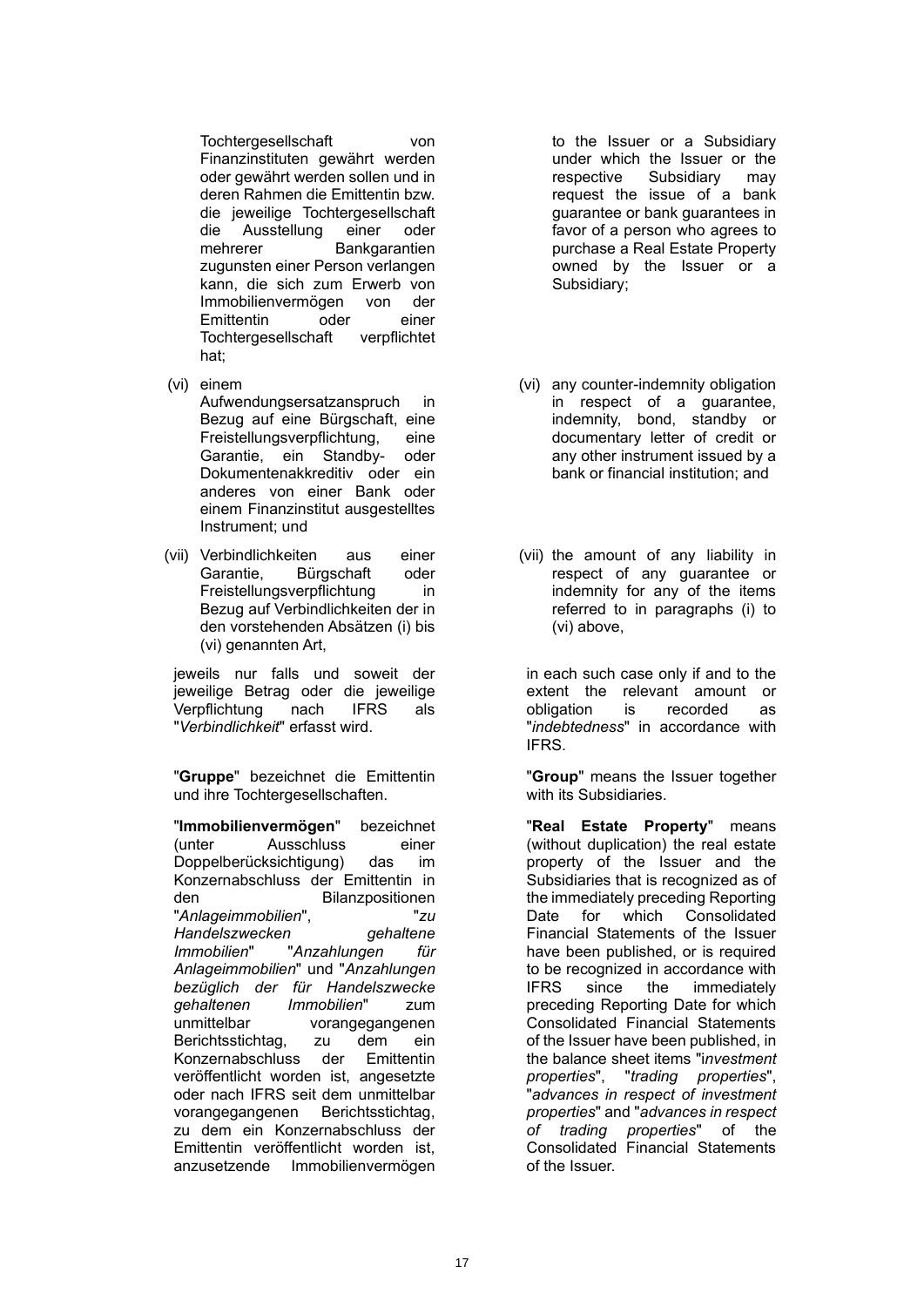der Emittentin und der Tochtergesellschaften.

"**Konzernabschlus**s" bezeichnet in Bezug auf eine Person den nach IFRS erstellten Konzernabschluss mit Anhang und Lagebericht für diese Person und ihre Tochterunternehmen sowie Konzernzwischenabschlüsse und Quartalsmitteilungen (zum relevanten Zeitpunkt).

"**Person**" bezeichnet natürliche Personen, Körperschaften, Personengesellschaften, Joint Ventures, Vereinigungen, Aktiengesellschaften, Trusts, nicht rechtsfähige Vereinigungen, Gesellschaften mit beschränkter Haftung, staatliche Stellen (oder Behörden oder oder Gebietskörperschaften) oder sonstige Rechtsträger.

"**Berichtsstichtag**" ist der 31. Dezember eines jeden Jahres.

## (2) *Beschränkung.* (2) *Limitation.*

Die Verpflichtungserklärungen nach Absatz (1) gelten jedoch nicht für eine Sicherheit, die (i) über Vermögensgegenstände einer Tochtergesellschaft der Emittentin, die erst nach dem Begebungstag zu einer Tochtergesellschaft der Emittentin wurde, gewährt wurde, vorausgesetzt, dass die Sicherheit nicht im Zusammenhang mit dem Erwerb der Tochtergesellschaft begründet wurde, (ii) nach anwendbarem Recht gesetzlich vorgeschrieben ist, (iii) Voraussetzung für die Gewährung staatlicher Genehmigungen ist, (iv) bereits am Begebungstag bestand, (v) durch eine Tochtergesellschaft zur Sicherung von gegenwärtigen oder zukünftigen Ansprüchen dieser Tochtergesellschaft gegen die Emittentin oder eine ihrer Tochtergesellschaften aufgrund der Weiterleitung von Erlösen aus der Emission von Wertpapieren gewährt wurde, soweit diese Sicherheit zur Sicherung von Verpflichtungen dieser Tochtergesellschaft aus diesen Wertpapieren dient, (vi) eine im Zeitpunkt einer Akquisition

"**Consolidated Financial Statements**" means, with respect to any Person, the consolidated financial statements and notes to those financial statements and the group management report of that Person and its subsidiaries prepared in accordance with IFRS as well as interim consolidated financial statements and quarterly statements (as of the relevant date).

"**Person**" means any individual, corporation, partnership, joint venture, association, joint stock company, trust, unincorporated organization, limited liability company or government (or any agency or political subdivision thereof) or any other entity.

### "**Reporting Date**" means 31 December of each year.

The undertakings pursuant to paragraph (1) shall not apply to a security which (i) was granted over assets of a subsidiary of the Issuer that becomes a Subsidiary only after the Issue Date provided that the security was not created in anticipation of the acquisition of the Subsidiary, (ii) is mandatory according to applicable laws, (iii) is required as a prerequisite for governmental approvals, (iv) existed on the Issue Date, (v) is granted by a Subsidiary over any existing or future claims of this Subsidiary against the Issuer or any of its Subsidiaries as a result of passing on proceeds from the sale of any issuance of any securities, provided that such security serves as security for obligations of this Subsidiary under such securities, (vi) secures Capital Market Indebtedness existing at the time of an acquisition that becomes an obligation of the Issuer as a consequence of such acquisition, (vii) constitutes the renewal, extension or replacement of any security pursuant to the foregoing (i) through (vi) including, but not limited to, any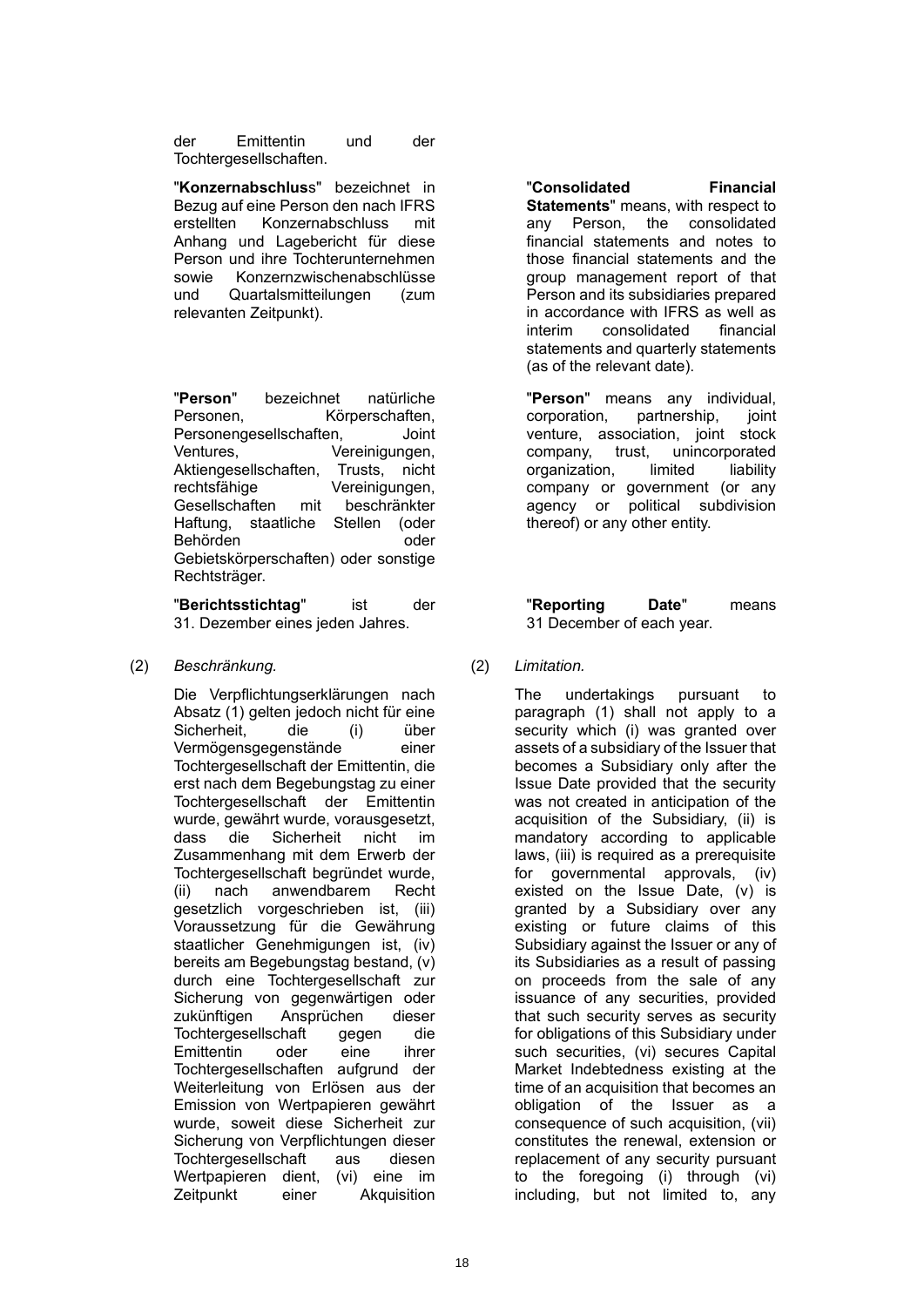### bestehende

Kapitalmarktverbindlichkeit besichert, die infolge der Akquisition eine Verpflichtung der Emittentin wird, (vii) eine Erneuerung, Verlängerung oder Ersetzung einer Sicherheit gemäß vorstehender Ziffern (i) bis (vi) darstellt, einschließlich, aber nicht beschränkt auf, eine Erneuerung, Verlängerung oder Ersetzung im Zusammenhang mit der Refinanzierung von bestehenden Kapitalmarktverbindlichkeiten, oder (viii) nicht in den Anwendungsbereich von (i) bis (vii) fällt und Kapitalmarktverbindlichkeiten besichert, deren Kapitalbetrag (zusammen mit dem Kapitalbetrag anderer Kapitalmarktverbindlichkeiten, für die dingliche Sicherheiten (gewährt durch die Emittentin oder eine Wesentliche Tochtergesellschaft) bestehen, die nicht in den Anwendungsbereich von (i) bis (vii) fallen) € 200.000.000 (bzw. den Gegenwert in anderen Währungen am Tag der Bestellung dieser Sicherheit) nicht überschreitet.

Eine nach diesem Absatz (2) zu bestellende Sicherheit kann auch zugunsten einer Person, die als Treuhänder der Anleihegläubiger tätig ist, bestellt werden.

(3) *Bestellung von Sicherheiten.* (3) *Provision of Security.*

Entsteht für die Emittentin eine Verpflichtung zur Besicherung der Schuldverschreibungen gemäß diesem § 3 (oder entsteht die Verpflichtung, für deren Besicherung durch eine Wesentliche Tochtergesellschaft Sorge zu tragen), so ist die Emittentin berechtigt, diese Verpflichtung dadurch zu erfüllen, dass sie eine Sicherheit an dem jeweiligen Sicherungsgegenstand zugunsten eines Sicherheitentreuhänders bestellt (bzw. dadurch, dass sie die betreffende Wesentliche Tochtergesellschaft zur Begründung einer solchen Sicherheit veranlasst), und zwar in einer Weise, dass der Sicherheitentreuhänder diesen Sicher-ungsgegenstand dinglich oder, falls rechtlich nicht möglich, aufgrund schuldrechtlicher Vereinbarung gleichrangig zugunsten der Anleihegläubiger der

renewal, extension or replacement in connection with the refinancing of any existing Capital Market Indebtedness, or (viii) does not fall within the scope of application of (i) through (vii) above and which secures Capital Market Indebtedness with a principal amount (when aggregated with the principal amount of other Capital Market Indebtedness which has the benefit of security (granted by the Issuer or any Material Subsidiary) other than any security falling within the scope of application of (i) through (vii) above) not exceeding €200,000,000 (or its equivalent in other currencies as of the date of granting this security interest).

Any security which is to be provided pursuant to this paragraph (2) may also be provided to a person acting as trustee for the Noteholders.

Whenever the Issuer becomes obligated to secure (or procure that a Material Subsidiary secures) the Notes pursuant to this § 3, the Issuer shall be entitled to discharge such obligation by providing (or procuring that the relevant Material Subsidiary provides) a security interest in the relevant collateral to a security trustee, such security trustee to hold such collateral and the security interest that gave rise to the creation of such collateral, equally, for the benefit of the Noteholders and the holders of the Capital Market Indebtedness secured by the security interest that gave rise to the creation of such security interest in such collateral, such equal rank to be created in rem or, if impossible to create in rem, contractually.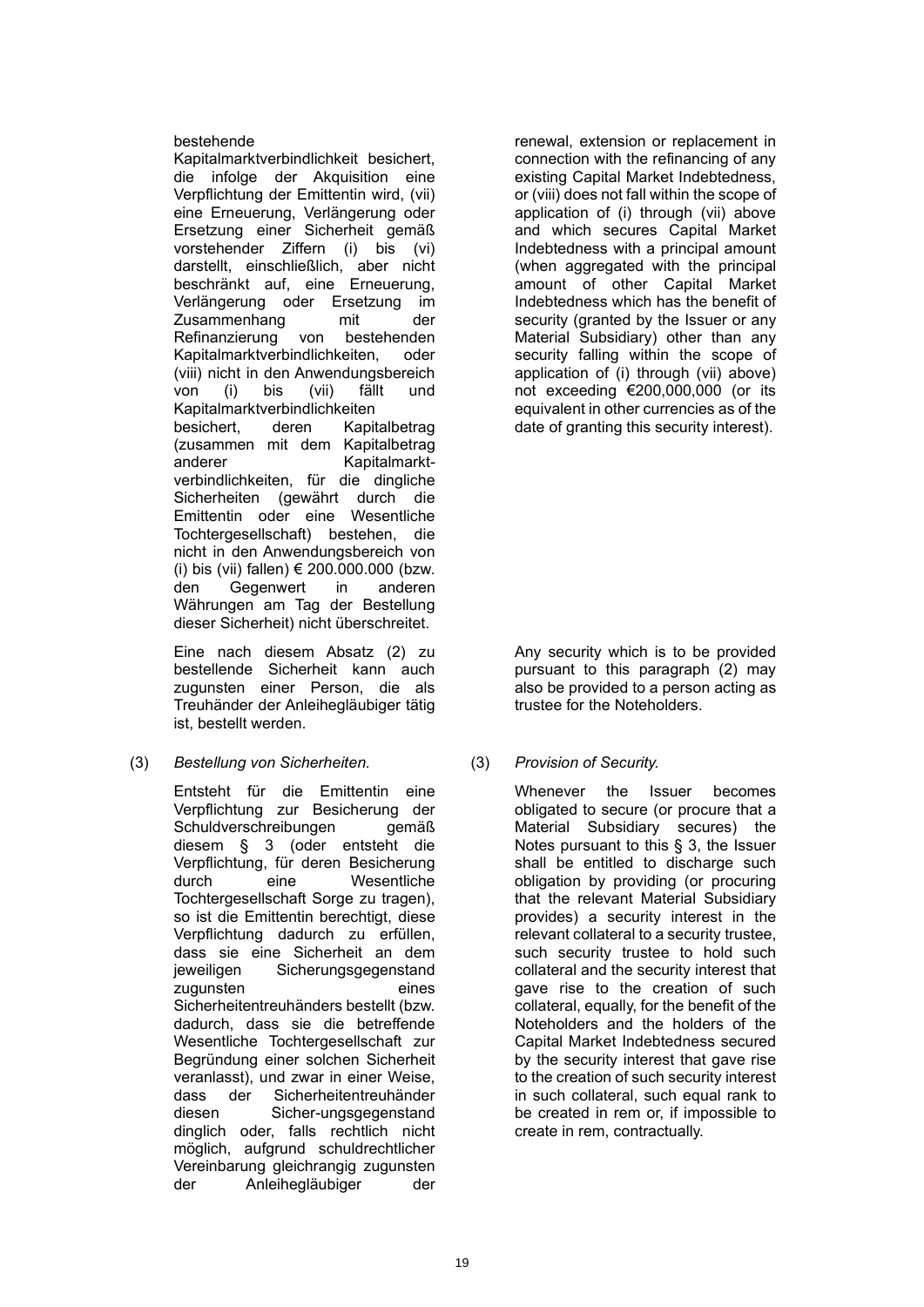Schuldverschreibungen und der Anleihegläubiger derjenigen Kapitalmarktverbindlichkeit hält, die aufgrund der Besicherung zur Bestellung dieser Sicherheit an dem betreffenden Sicherungsgegenstand führte.

## **§ 4 Rückzahlung § 4 Redemption**

Die Schuldverschreibungen werden an dem in der Globalurkunde genannten Datum (der "**Fälligkeitstag**") zum Nennbetrag zurückgezahlt. Periodische Zinszahlungen werden auf die Schuldverschreibungen nicht geleistet.

## **§ 5 Zahlungen § 5 Payments**

- (1) *Währung*. Die Emittentin verpflichtet sich, fällige Beträge in der Währung zu zahlen, auf die die Schuldverschreibungen lauten.
- (2) *Emissions- und Zahlstelle*. Die Zahlungen erfolgen über die BNP Paribas Securities Services, Luxembourg Branch. (die "**Emissions- und Zahlstelle**"). Die Emissions- und Zahlstelle wird die zu zahlenden Beträge an das Maßgebliche Clearing-System zum Zweck der Weiterleitung an die Gläubiger der Schuldverschreibungen (die "**Anleihegläubiger**") überweisen. Die Emittentin wird durch Leistung der Zahlung an das Maßgebliche Clearing System oder an dessen Order von ihrer Zahlungspflicht befreit. Die Emissions- und Zahlstelle in ihrer Eigenschaft als solche handelt ausschließlich als Beauftragte der Emittentin und steht nicht in einem Auftrags- oder Treuhandverhältnis zu den Anleihegläubigern. Die Emittentin kann durch Bekanntmachung nach § 8 die Emissions- und Zahlstelle durch eine andere Emissions- und Zahlstelle ersetzen.
- (3) *Verzugszinsen*. Sofern die Emittentin die Tilgung der Schuldverschreibungen bei Fälligkeit oder, wenn der Fälligkeitstag kein Bankarbeitstag ist, am darauffolgenden Bankarbeitstag unterlässt, und nur in diesem Fall, fallen ab dem Fälligkeitstag (einschließlich) bis zum Tag der

The Notes will be redeemed at par on the date specified in the Global Note (the "**Maturity Date**"). There will be no periodic payments of interest on the Notes.

- (1) *Currency*. The Issuer undertakes to pay all amounts, as and when due, in the currency in which the Notes are denominated.
- (2) *Issuing and Paying Agent*. Payments shall be made via BNP Paribas Securities Services, Luxembourg Branch. (the "**Issuing and Paying Agent**"). The Issuing and Paying Agent will transfer the amounts payable to the Relevant Clearing System holding the Global Note for payment to the holders of the Notes (the "**Noteholders**"). The Issuer shall be discharged by payment to, or to the order of, the Relevant Clearing System. The Issuing and Paying Agent in its capacity as such is acting exclusively as agent of the Issuer and does not have any relationship of agency or trust with the Noteholders. The Issuer may substitute another Issuing and Paying Agent for the Issuing and Paying Agent by publication in accordance with § 8.
- (3) *Default Interest*. Should the Issuer fail to redeem the Notes when due (or, where the due date is not a Banking Day, on the next succeeding Banking Day), and only in this event, interest at the rate of discount specified in the Global Note shall continue to accrue from and including the due date to but excluding the date of actual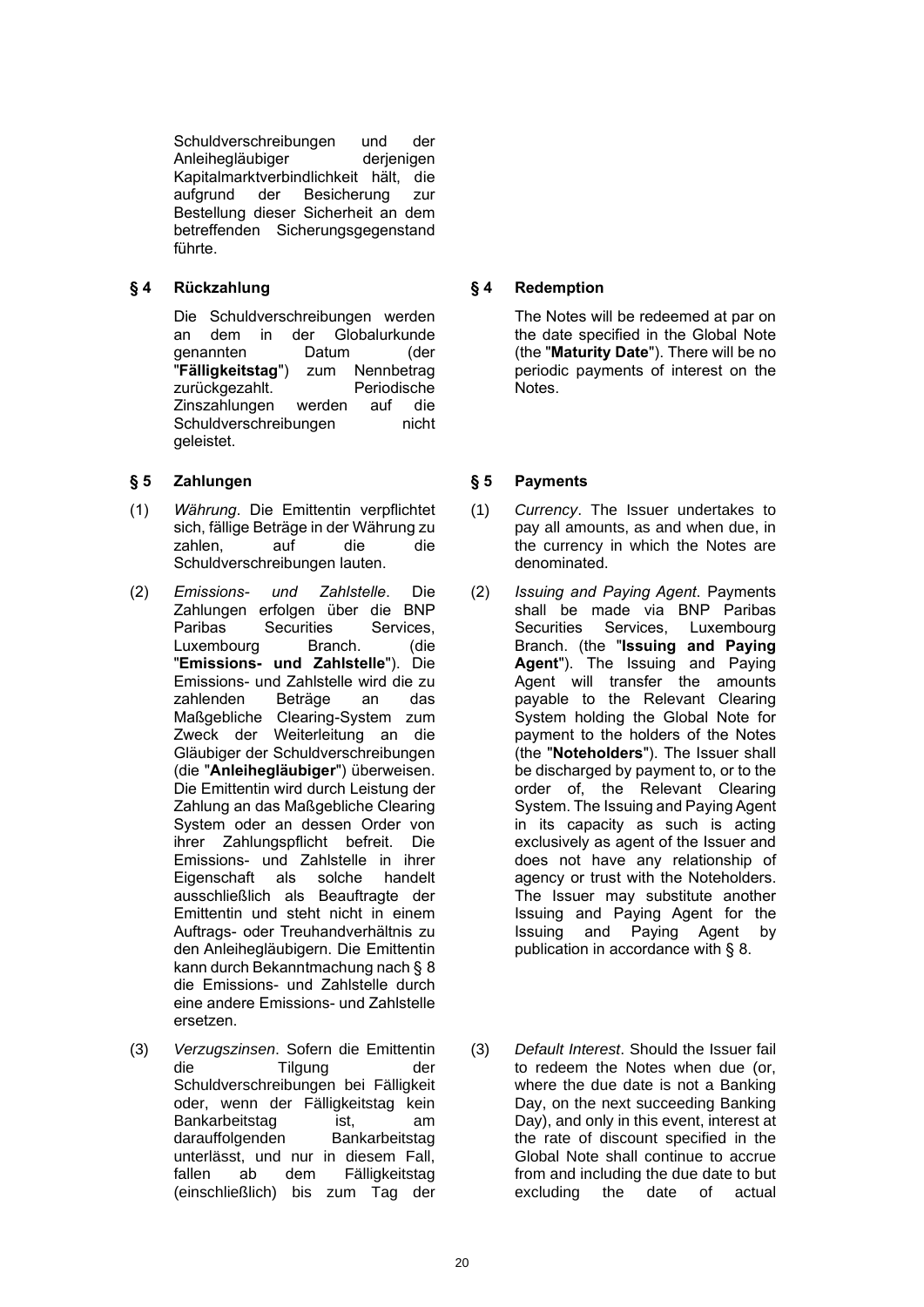Einlösung der Schuldverschreibungen (ausschließlich) (der "**Zinsberechnungszeitraum**") Zinsen in Höhe des in der Globalurkunde angegebenen Abzinsungssatzes an. Diese Zinsen werden auf Grundlage des in der Globalurkunde angegebenen Zinstagequotienten berechnet.

"**Zinstagequotient**" bezeichnet: "**Day Count Fraction**" means:

[[*Wenn die Schuldverschreibungen auf Euro lauten, ist regelmäßig Actual / Actual (ICMA) anwendbar*] die Anzahl von Tagen in dem Zinsberechnungszeitraum dividiert durch die Anzahl von Tagen in der betreffenden Feststellungsperiode.

"**Feststellungstermin**" bezeichnet jeden Kalendertag der dem Begebungstag der Schuldverschreibungen entspricht.

"**Feststellungsperiod**e" bezeichnet jeden Zeitraum ab einem Feststellungstermin (einschließlich), der in ein beliebiges Jahr fällt, bis zum nächsten Feststellungstermin (ausschließlich).]

[[*Wenn Actual / Actual (ISDA) ausgewählt wurde*] die tatsächliche Anzahl der Tage im Zinsberechnungszeitraum dividiert durch 365 (oder, falls ein Teil dieses Zinsberechnungszeitraumes in ein Schaltjahr fällt, die Summe aus (A) der tatsächlichen Anzahl der Tage in dem Teil des Zinsberechnungszeitraums, die in das Schaltjahr fallen, dividiert durch 366 und (B) die tatsächliche Anzahl der Tage in dem Teil des Zinsberechnungszeitraums, die nicht in ein Schaltjahr fallen, dividiert durch 365).]

[[*Wenn die Schuldverschreibungen auf Pfund lauten, ist regelmäßig Actual / 365 (Fixed) anwendbar*] die tatsächliche Anzahl der Tage im Zinsberechnungszeitraum dividiert durch 365.]

[[*Wenn Actual / 360 ausgewählt wurde*] die tatsächliche Anzahl der Tage im Zinsberechnungszeitraum dividiert durch 360.]

[[*Wenn 30 / 360 oder 360 / 360 oder Bond Basis ausgewählt wurde*] die Anzahl der Tage im

redemption of the Notes (the "**Calculation Period**"). This interest is calculated on the basis of the Day Count Fraction specified in the Global Note.

[[*If the currency is Euro, Actual / Actual (ICMA) is regularly applicable*] the number of days in the Calculation Period divided by the number of days in such Determination Period

"**Determination Date**" means each calendar day corresponding to the issue date of the Notes;

"**Determination Period**" means each period from and including Determination Date in any year to but excluding the next Determination Date.]

[[*If Actual / Actual (ISDA) was specified*] the actual number of days in the Calculation Period divided by 365 (or, if any portion of that Calculation Period falls in a leap year, the sum of (A) the actual number of days in that portion of the Calculation Period falling in a leap year divided by 366 and (B) the actual number of days in that portion of the Calculation Period not falling in a leap year divided by 365).]

[[*If the currency is Sterling, Actual / 365 (Fixed) is regularly applicable*] the actual number of days in the Calculation Period divided by 365.]

[[*If Actual / 360 was specified*] the actual number of days in the Calculation Period divided by 360.]

[[*If 30 / 360 or 360 / 360 or Bond Basis was specified*] the number of days in the Calculation Period divided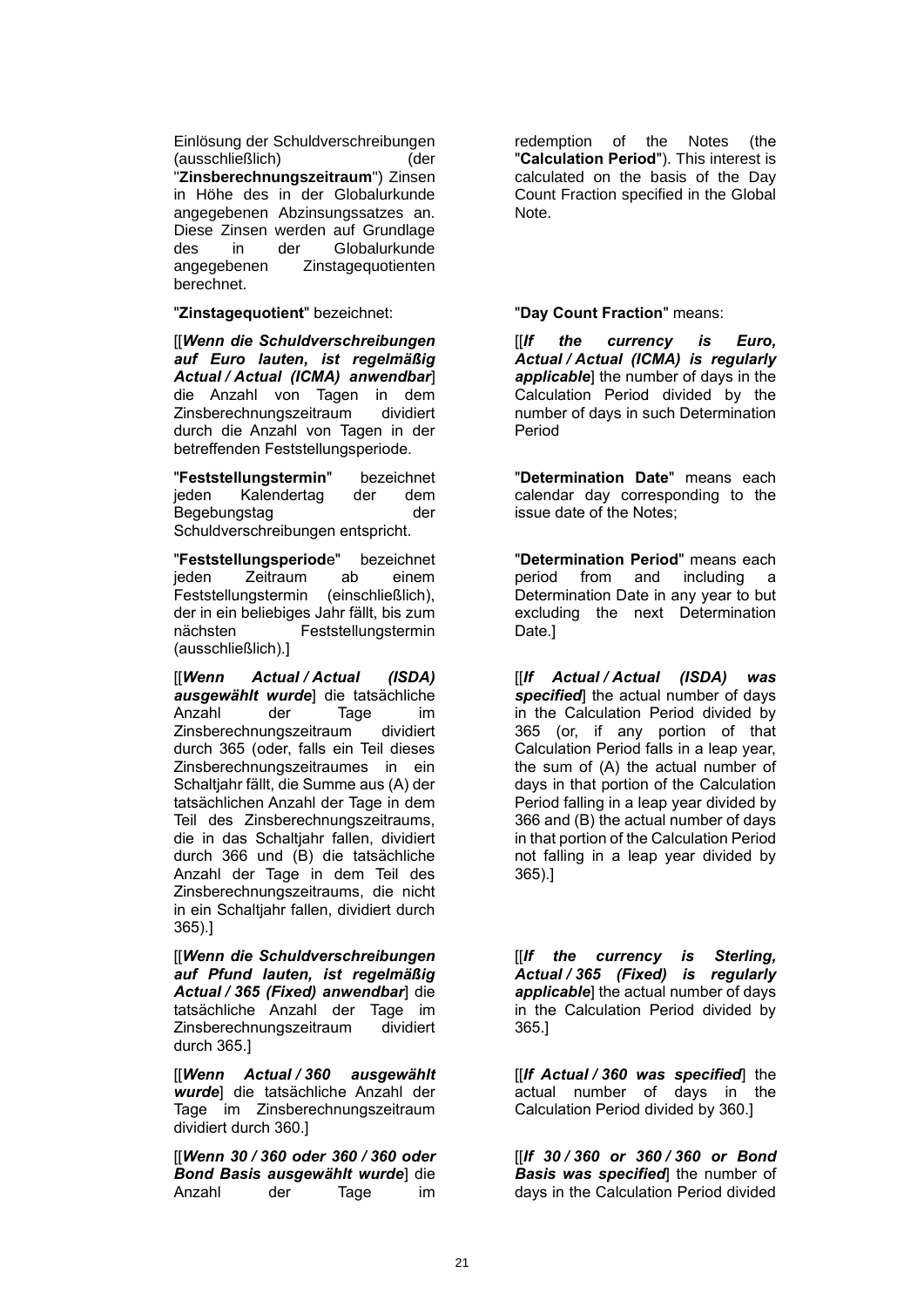Zinsberechnungszeitraum dividiert durch 360, (wobei die Anzahl der Tage auf Grundlage eines Jahres von 360 Tagen mit 12 Monaten je 30 Tagen zu berechnen ist, (es sei denn, (A) der letzte Tag des Zinsberechnungszeitraums fällt auf den 31. Tag eines Monats, während der erste Tag des Zinsberechnungszeitraums weder auf den 30. noch auf den 31. Tag eines Monats fällt; in diesem Fall ist der Monat des letzten Tages des Zinsberechnungszeitraums nicht als ein auf 30 Tage gekürzter Monat zu behandeln; oder (B) der letzte Tag des Zinsberechnungszeitraums fällt auf den letzten Tag des Monats Februar; in diesem Fall ist der Monat Februar nicht als ein auf 30 Tage verlängerter Monat zu behandeln).]

[[*Wenn die Schuldverschreibungen auf US-Dollar lauten, ist regelmäßig 30E / 360 oder Eurobond anwendbar*] die Anzahl der Tage im Zinsberechnungszeitraum, dividiert durch 360 (dabei ist die Anzahl der Tage auf der Grundlage eines Jahres von 360 Tagen mit 12 Monaten zu 30 Tagen zu ermitteln, und zwar ohne Berücksichtigung des Datums des ersten oder letzten Tages des Zinsberechnungszeitraumes).]

"**Bankarbeitstag**" ist ein Tag (außer einem Samstag oder Sonntag) an dem das Maßgebliche Clearing-System und (i) falls die Schuldverschreibungen auf Euro lauten: an dem alle wesentlichen Teile des Trans-European Automated Real-Time Gross settlement Transfer system ("**TARGET**") für die Abwicklung von Zahlungen geöffnet sind, oder (ii) falls die Schuldverschreibungen nicht auf Euro lauten: an dem am Hauptfinanzplatz des Landes der Währung, auf die die Schuldverschreibungen lauten, Banken Zahlungen abwickeln (im Fall von Australien oder Neuseeland, an beiden Hauptfinanzplätzen).

### **§ 6 Steuern § 6 Taxes**

(1) *Zahlungen ohne Einbehalt oder Abzug von Steuern.* Alle in Bezug auf die Schuldverschreibungen zu zahlenden Beträge werden ohne Einbehalt oder

by 360 (the number of days to be calculated on the basis of a year of 360 days with 12 30-day months (unless (A) the last day of the Calculation Period is the 31st day of a month but the first day of the Calculation Period is a day other than the 30th or 31st day of a month, in which case the month that includes that last day shall not be considered to be shortened to a 30 day month, or (B) the last day of the Calculation Period is the last day of the month of February, in which case the month of February shall not be considered to be lengthened to a 30 day month).]

[[*If the currency is U.S. dollar, 30E / 360 or Eurobond is regularly applicable*] the number of days in the Calculation Period divided by 360 (the number of days to be calculated on the basis of a year of 360 days with 12 30 day months, without regard to the date of the first day or last day of the Calculation Period).]

"**Banking Day**" shall mean a day (other than a Saturday or Sunday) on which the Relevant Clearing System and (i) if the Notes are denominated in Euro: on which all relevant parts of the Trans-European Automated Real-Time Gross settlement Express Transfer system ("**TARGET**") are operational to forward payments or (ii) if the Notes are not denominated in Euro: on which banks in the principal financial centre of the country of the currency in which the Notes are denominated (in the case of Australia or New Zealand, in both principal financial centres) settle payments.

(1) *Payments Free of Taxes.* All amounts payable in respect of the Notes shall be made without withholding or deduction for or on account of any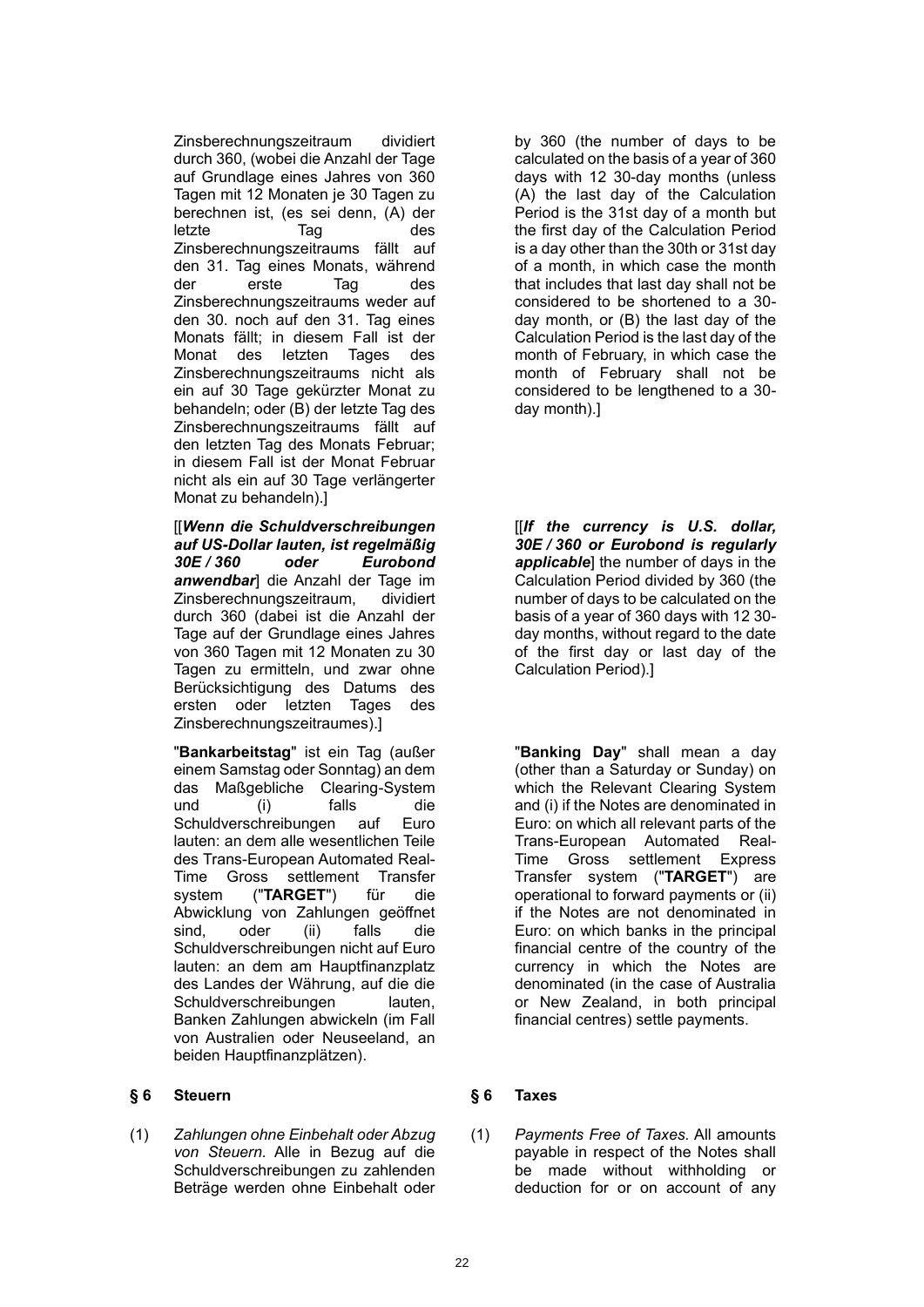Abzug von oder aufgrund von gegenwärtigen oder zukünftigen Steuern oder Abgaben gleich welcher Art gezahlt, die von oder im Namen des Großherzogtums Luxemburg oder der Bundesrepublik Deutschland (die "**Steuerjurisdiktion**") oder einer steuererhebungsberechtigten Gebietskörperschaft oder Steuerbehörde dieses Landes im Wege des Einbehalts oder Abzugs an der Quelle auferlegt oder erhoben werden, es sei denn, ein solcher Einbehalt oder Abzug ist gesetzlich vorgeschrieben.

- (2) *Zahlung Zusätzlicher Beträge*. Ist ein Einbehalt oder Abzug in Bezug auf zu zahlende Beträge auf die Schuldverschreibungen gesetzlich vorgeschrieben, so wird die Emittentin diejenigen zusätzlichen Beträge (die "**Zusätzlichen Beträge**") zahlen, die erforderlich sind, damit die den Anleihegläubigern zufließenden Nettobeträge nach einem solchen Einbehalt oder Abzug jeweils den Beträgen entsprechen, die ohne einen solchen Einbehalt oder Abzug erhalten worden wären; eine Verpflichtung zur Zahlung solcher Zusätzlichen Beträge besteht jedoch nicht für Steuern oder Abgaben:
	- (a) die anders als durch Einbehalt oder Abzug von Zahlungen, welche die Emittentin an den Anleihegläubigern leistet, zu entrichten sind; oder
	- (b) die von einer als Depotbank oder Inkassobeauftragte im Namen eines Anleihegläubigers handelnden Person oder sonst auf andere Weise zu entrichten sind als dadurch, dass die Emittentin von den von ihr zu leistenden Zahlungen von Kapital oder Zinsen einen Einbehalt oder Abzug vornimmt; oder
	- (c) die aufgrund einer bestehenden oder früheren persönlichen oder geschäftlichen Beziehung des Anleihegläubigers zur maßgeblichen Steuerjurisdiktion zu zahlen sind, und nicht allein deshalb, weil Zahlungen auf die

present or future taxes or duties of whatever nature imposed or levied at source by way of withholding or deduction by or on behalf of the Grand Duchy of Luxembourg or Federal Republic of Germany (the "**Taxing Jurisdiction**") or any political subdivision or any authority thereof or therein having power to tax, unless such withholding or deduction is required by law.

- (2) *Payments of Additional Amounts*. If such withholding or deduction with respect to amounts payable in respect of the Notes is required by law, the Issuer will pay such additional amounts (the "**Additional Amounts**") as shall be necessary in order that the net amounts received by the Noteholders, after such withholding or deduction shall equal the respective amounts which would otherwise have been receivable in the absence of such withholding or deduction; except that no such Additional Amounts shall be payable on account of any taxes or duties which:
	- (a) are payable otherwise than by withholding or deduction from payments, made by the Issuer to the Noteholder, or
	- (b) are payable by any person acting as custodian bank or collecting agent on behalf of a Noteholder, or otherwise in any manner which does not constitute a withholding or deduction by the Issuer from payments of principal or interest made by it, or
	- (c) are payable by reason of the Noteholder having, or having had, some personal or business relation to the relevant Taxing Jurisdiction and not merely by reason of the fact that payments in respect of the Notes are, or for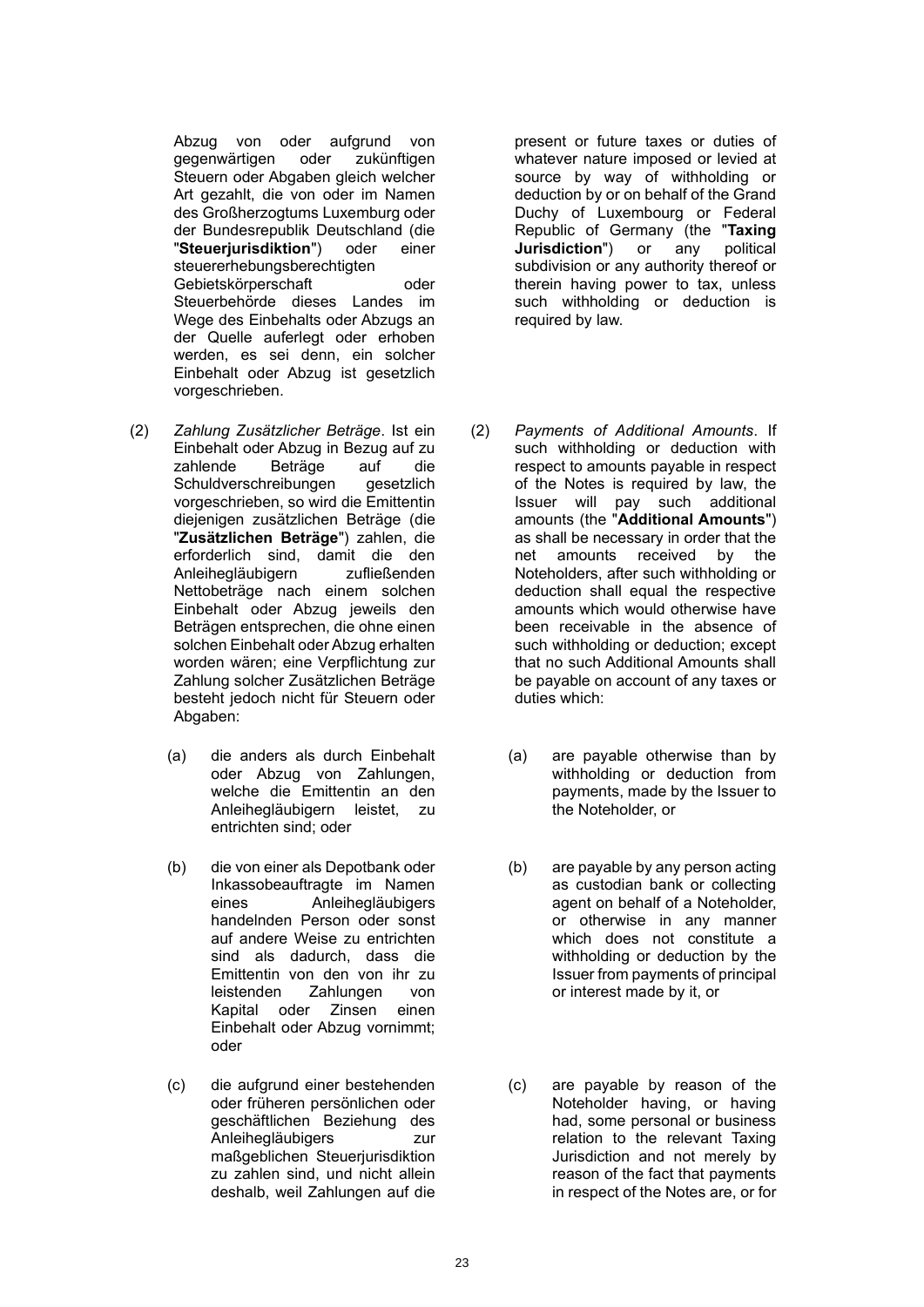Schuldverschreibungen aus Quellen in der maßgeblichen Steuerjurisdiktion stammen (oder für Zwecke der Besteuerung so behandelt werden) oder dort besichert sind (dies gilt auch nicht für Steuern oder Abgaben, die aufgrund der Anwendung von § 50a Absatz 7 Einkommensteuergesetz oder einer zukünftigen Nachfolgeregelung zu dieser Vorschrift anfallen; d.h. in diesem Fall sind keine Zusätzlichen Beträge zu zahlen); oder

- (d) die durch eine Zahlstelle von der Zahlung einzubehalten oder abzuziehen sind, wenn die Zahlung von einer anderen Zahlstelle ohne einen solchen Einbehalt oder Abzug hätte vorgenommen werden können; oder
- (e) die aufgrund (i) einer Richtlinie oder Verordnung der Europäischen Union betreffend die Besteuerung von Zinserträgen oder Sparguthaben oder (ii) zwischenstaatlicher Abkommen oder Vereinbarungen über deren Besteuerung, an denen die maßgebliche Steuer-jurisdiktion oder die Europäische Union beteiligt ist, oder (iii) einer gesetzlichen Vorschrift, die diese Richtlinie, Verordnung oder dieses Abkommen oder diese Vereinbarung umsetzt oder befolgt dient, diesen entspricht oder zur Anpassung an diese eingeführt wurde (einschließlich des luxemburgischen Gesetzes vom 23. Dezember 2005, in seiner jeweils geltenden Fassung (*Relibi Gesetz*)), einzubehalten oder abzuziehen sind; oder
- (f) die nicht erhoben oder einbehalten oder abgezogen worden wären, wenn es der Anleihegläubiger oder der wirtschaftliche Eigentümer der Schuldverschreibungen (für die vorliegenden Zwecke einschließlich Finanzinstitute,

purposes of taxation are deemed to be, derived from sources in, or are secured in, the relevant Taxing Jurisdiction (this holds true for any taxes or duties payable pursuant to Section 50a paragraph 7 of the German Income Tax Act (*Einkommensteuergesetz*) or any future successor provision of that section, i.e. no Additional Amounts shall be payable in this case), or

- (d) are withheld or deducted by a paying agent from a payment if the payment could have been made by another paying agent without such withholding or deduction, or
- (e) are withheld or deducted pursuant to (i) any European Union Directive or Regulation concerning the taxation of interest income or savings, or (ii) any international treaty or understanding relating to such taxation and to which the relevant Taxing Jurisdiction or the European Union is a party, or (iii) any provision of law implementing, or complying with, or introduced to conform with, such Directive, Regulation, treaty or understanding (including the Luxembourg Law dated 23 December 2005, as amended (*Relibi Law*)), or

(f) would not have been imposed, withheld or deducted but for the failure of the Noteholder or beneficial owner of Notes (including, for these purposes, any financial institution through which the Noteholder or beneficial owner holds the Notes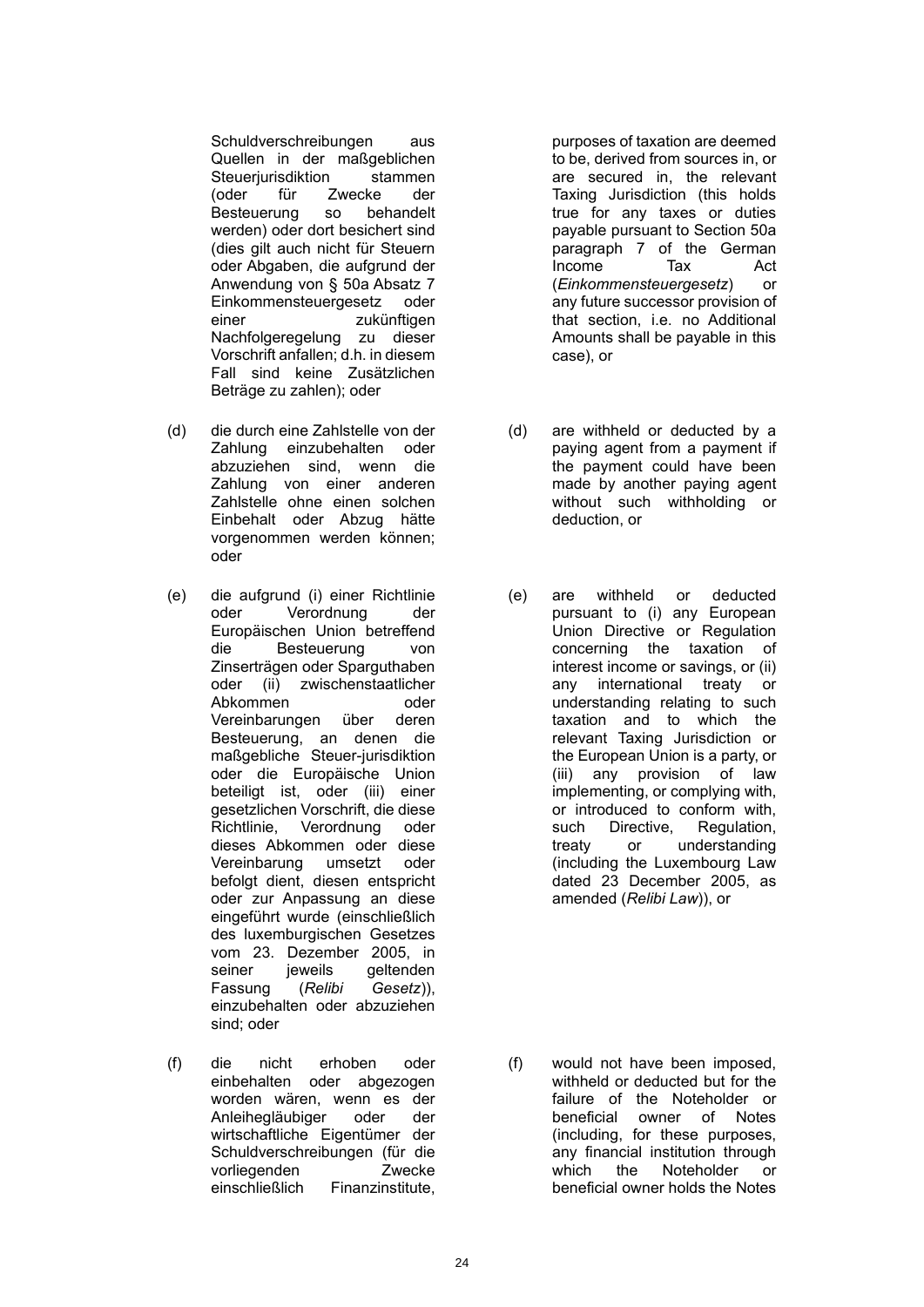über die der Anleihegläubiger oder wirtschaftliche Eigentümer die Schuldverschreibungen hält oder über die Zahlungen auf die Schuldverschreibungen erfolgen) nicht unterlassen hätte, nach einer an den Anleihegläubiger oder wirtschaftlichen Eigentümer<br>
gerichteten schriftlichen schriftlichen Aufforderung der Emittentin, der Emissions- und Zahlstelle oder in deren Namen (die so rechtzeitig erfolgt, dass der Anleihegläubiger bzw. der wirtschaftliche Eigentümer dieser Aufforderung mit zumutbaren Anstrengungen nachkommen kann, in jedem Fall aber mindestens 30 Tage, bevor ein Einbehalt oder Abzug erforderlich wäre), einer aufgrund von Gesetzen, Abkommen, Verordnungen oder der Verwaltungspraxis in der maßgeblichen Steuerjurisdiktion vorgeschriebenen Bescheinigungs-, Identifizierungs-, Informations-, oder sonstigen Nachweis-pflicht nachzukommen, die Voraussetzung für eine Befreiung von in der maßgeblichen Steuerjurisdiktion erhobenen Steuern oder für eine Reduzierung der Höhe des Einbehalts oder Abzugs solcher Steuern ist (u. a. eine Bescheinigung, dass der Anleihegläubiger bzw. der wirtschaftliche Eigentümer nicht in der maßgeblichen Steuerjurisdiktion ansässig ist), jedoch jeweils nur, soweit der Anleihegläubiger bzw. der wirtschaftliche Eigentümer rechtlich berechtigt ist, die Bescheinigung, Information oder Dokumentation vorzulegen; oder

(g) die Nachlasssteuern, Erbschaftsteuern, Schenkungsteuern, Umsatzsteuern, Verbrauchsteuern, Verkehrsteuern, Vermögenssteuern oder ähnliche Steuern darstellen, oder

or through which payment on the Notes is made), following a written request by or on behalf of the Issuer or the Issuing and Paying Agent addressed to the Noteholder or beneficial owner (and made at a time that would enable the Noteholder or beneficial owner acting reasonably to comply with that request, and in all events, at least 30 days before any withholding or deduction would be required), to comply with any certification, identification, information or other reporting requirement whether required by statute, treaty, regulation or administrative practice of the relevant Taxing Jurisdiction, that is a precondition to exemption from, or reduction in the rate of withholding or deduction of, taxes imposed by the relevant Taxing Jurisdiction (including, without limitation, a certification that the Noteholder or beneficial owner is not resident in the relevant Taxing Jurisdiction), but in each case, only to the extent the Noteholder or beneficial owner is legally entitled to provide such certification, information or documentation, or

(g) are estate, inheritance, gift, sales, excise, transfer, personal property or similar taxes, or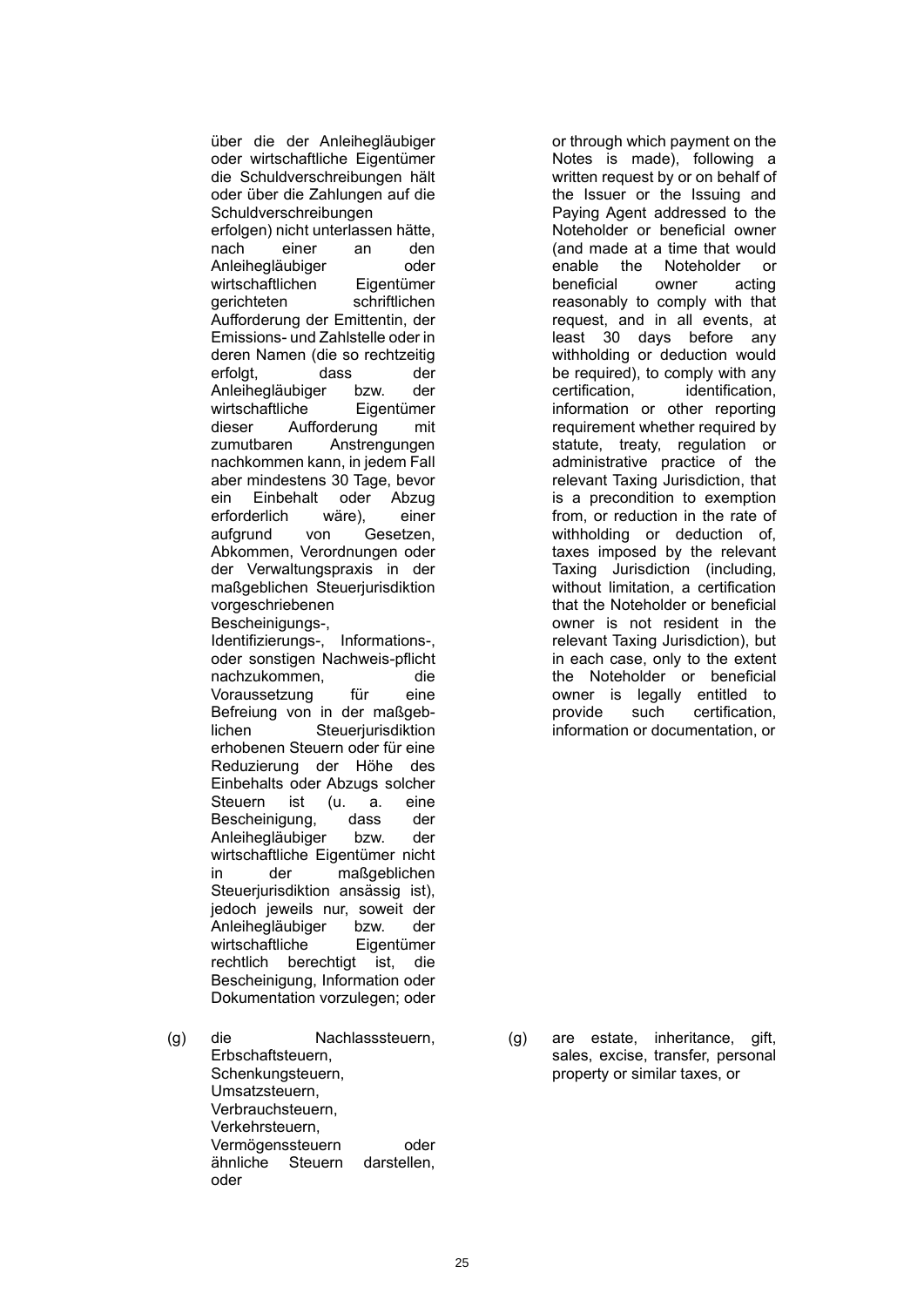- (h) die wegen einer Rechtsänderung zu zahlen sind, welche später als 30 Tage nach Fälligkeit der betreffenden Zahlung wirksam wird; oder
- (i) die aufgrund jeglicher Kombination der Absätze (a) bis (h) zu entrichten sind.

Zudem werden keine Zusätzlichen Beträge im Hinblick auf Zahlungen auf die Schuldverschreibungen an einen Anleihegläubiger gezahlt, welcher die Zahlung als Treuhänder oder Personengesellschaft oder als sonstiger nicht alleiniger wirtschaftlicher Eigentümer der Zahlung erhält, soweit nach den<br>Gesetzen der maßgeblichen Gesetzen der maßgeblichen Steueriurisdiktion eine solche Zahlung steuerlich den Einkünften eines Begünstigten oder Treugebers in Bezug auf einen solchen Treuhänder oder eines Gesellschafters der Personengesellschaft oder eines wirtschaftlich Berechtigten zugerechnet würde, der jeweils selbst nicht zum Erhalt von Zusätzlichen Beträgen berechtigt gewesen wäre, wenn er selbst Anleihegläubiger der Schuldverschreibungen wäre.

*Zur Klarstellung* wird festgehalten, dass die in der Bundesrepublik<br>Deutschland gemäß dem zum Deutschland gemäß dem zum Begebungstag geltenden Steuerrecht auf der Ebene der Depotbank erhobene Kapitalertragsteuer zuzüglich des darauf anfallenden Solidaritätszuschlags sowie Kirchensteuer, soweit eine solche im Wege des Steuerabzugs erhoben wird, keine Steuern oder Abgaben der vorstehend beschriebenen Art darstellen, für die von der Emittentin Zusätzliche Beträge zu zahlen wären.

(3) *Andere Steuerjurisdiktion*. Falls die Emittentin zu irgendeinem Zeitpunkt einer anderen Steuerrechtsordnung als der gegenwärtig maßgeblichen Steuerrechtsordnung der Emittentin oder einer zusätzlichen Steuerrechtsordnung unter-worfen wird, sind die Bezugnahmen in diesem § 6 auf die Jurisdiktion der Emittentin als Bezugnahmen auf die Rechtsordnung der Emittentin

- (h) are payable by reason of a change in law that becomes effective more than 30 days after the relevant payment becomes due, or
- (i) are payable due to any combination of items (a) to (h),

nor shall any Additional Amounts be paid with respect to any payment on a Note to a Noteholder who is a fiduciary or partnership or who is other than the sole beneficial owner of such payment to the extent such payment would be required by the laws of the relevant Taxing Jurisdiction to be included in the income, for tax purposes, of a beneficiary or settlor with respect to such fiduciary or a member of such partnership or a beneficial owner who would not have been entitled to such Additional Amounts had such beneficiary, settlor, member or beneficial owner been the Noteholder of the Note.

For the avoidance of doubt, the withholding tax levied in the Federal Republic of Germany at the level of the custodian bank plus the solidarity surcharge imposed thereon as well as church tax, where such tax is levied by way of withholding, pursuant to tax law as in effect as of the Issue Date do not constitute a tax or duty as described above in respect of which Additional Amounts would be payable by the Issuer.

(3) *Other Tax Jurisdiction.* If at any time the Issuer becomes subject to any taxing jurisdiction other than, or in addition to, the currently relevant taxing jurisdiction of the Issuer, references in this § 6 to the jurisdiction of the Issuer shall be read and construed as references to the jurisdiction of the Issuer and/or to such other jurisdiction(s).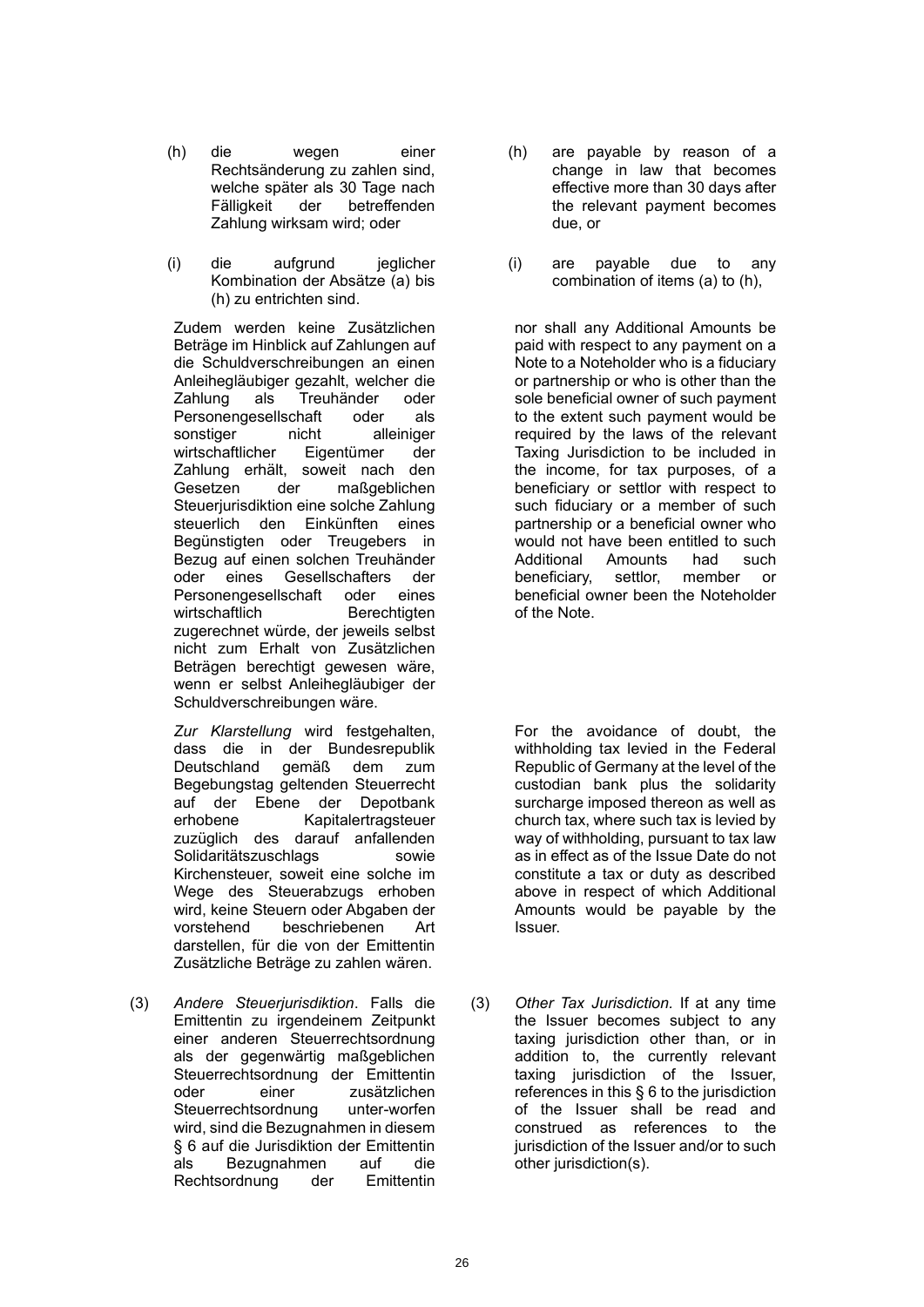und/oder diese andere(n) Rechtsordnung(en) zu lesen und auszulegen.

## **§ 7 Kündigungsgründe § 7 Events of Default**

- (1) *Kündigungsgründe.* Tritt ein Kündigungsgrund ein und dauert dieser an, so ist jeder Anleihegläubiger berechtigt, seine sämtlichen Forderungen aus den Schuldverschreibungen durch Abgabe einer Kündigungserklärung gemäß Absatz (2) gegenüber der Emissionsund Zahlstelle fällig zu stellen und (vorbehaltlich des nachfolgenden Absatzes (4)) deren unverzügliche Rückzahlung zu ihrem Nennbetrag zuzüglich bis zum Tag der tatsächlichen Rückzahlung (ausschließlich) nicht gezahlter, aufgelaufener Zinsen zu verlangen. Jedes der folgenden Ereignisse stellt einen "**Kündigungsgrund**" dar:
	- (a) Die Emittentin zahlt auf die Schuldverschreibungen fällige Kapital- oder Zinsbeträge oder sonstige Beträge nicht innerhalb von 20 Tagen nach Fälligkeit; oder
	- (b) die Emittentin erfüllt eine andere wesentliche Verpflichtung aus den Schuldverschreibungen nicht und die Nichterfüllung dauert - sofern sie geheilt werden kann - jeweils länger als 40 Tage fort, nachdem die Emissions- und Zahlstelle eine Aufforderung zumindest in Textform (§ 126b Bürgerliches Gesetzbuch) in der in Absatz (2) vorgesehenen Art und Weise von einem Anleihegläubiger erhalten hat, die Verpflichtung zu erfüllen; oder
	- (c) eine nicht im Rahmen der Schuld-verschreibungen bestehende Finanzverbindlichkeit der Emittentin oder einer Wesentlichen Tochtergesellschaft wird infolge eines Kündigungsgrunds (unabhängig von der Bezeichnung) vor ihrer festgelegten Fälligkeit fällig und zahlbar (sei es durch Kündigung,

- (1) *Events of Default*. If an Event of Default occurs and is continuing, each Noteholder shall be entitled to declare due and payable by submitting a Termination Notice pursuant to paragraph (2) to the Issuing and Paying Agent its entire claims arising from the Notes and demand (subject to paragraph (4) below) immediate redemption at the principal amount thereof together with unpaid interest accrued to (but excluding) the date of actual redemption. Each of the following is an "**Event of Default**":
	- (a) The Issuer fails to pay principal, interest or any other amounts due under the Notes within 20 days from the relevant due date; or
	- (b) the Issuer fails to duly perform any other material obligation arising from the Notes and such failure, if capable of remedy, continues unremedied for more than 40 days after the Issuing and Paying Agent has received a request at least in text form (section 126b of the German Civil Code, *Bürgerliches Gesetzbuch*) thereof in the manner set forth in paragraph (2) from a Noteholder to perform such obligation; or
	- (c) any Financial Indebtedness of the Issuer or any Material Subsidiary (other than under the Notes) becomes due and payable prior to its specified maturity (whether by declaration, automatic acceleration or otherwise) as a result of an event of default (howsoever described), provided that the aggregate amount of such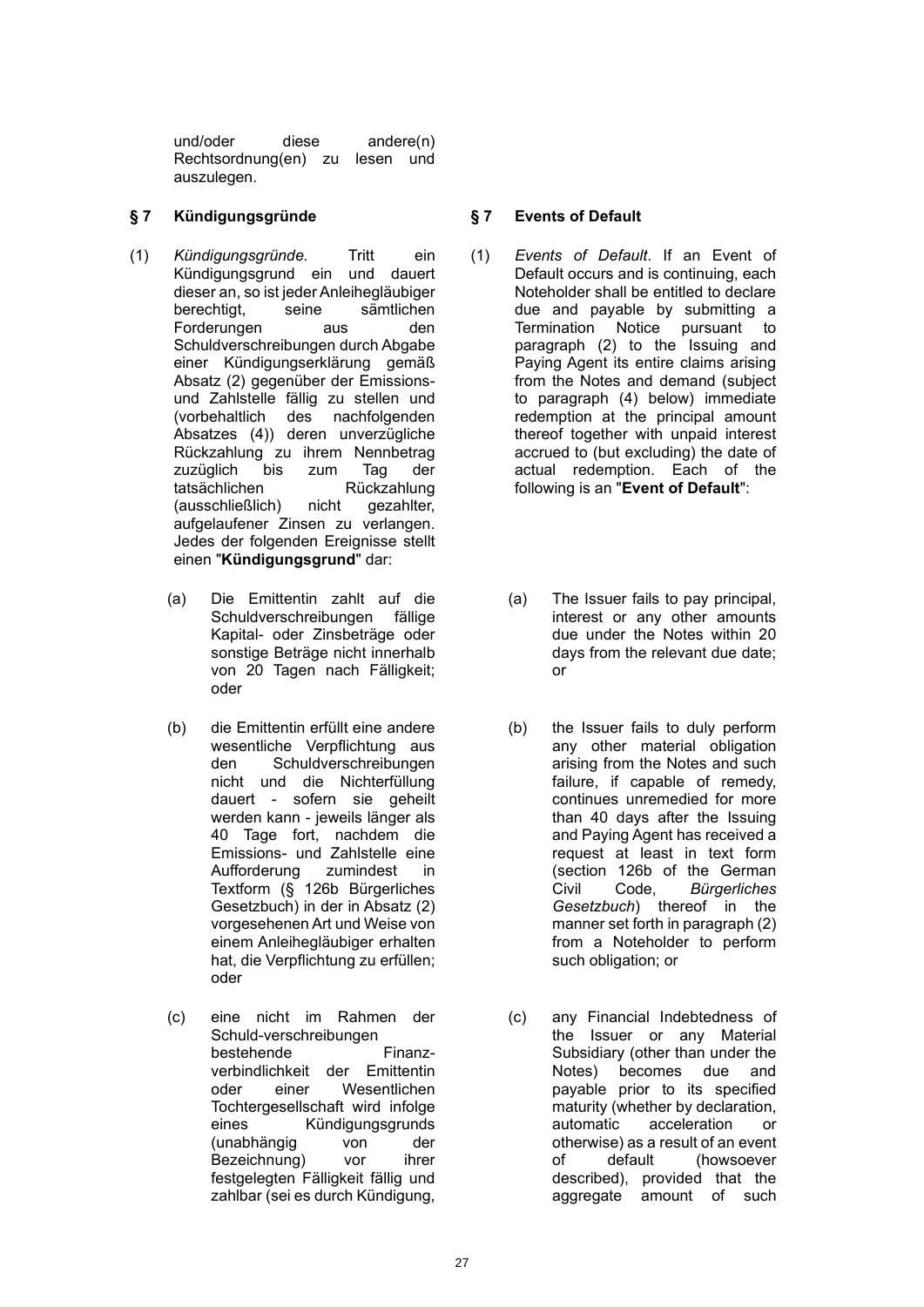automatische Fälligstellung oder auf andere Weise), wobei der Gesamtbetrag dieser Finanzverbindlichkeiten mindestens 1 % der Bilanzsumme zum unmittelbar vorangegangenen Berichtsstichtag, zu dem ein Konzernabschluss der Emittentin veröffentlicht worden ist, beträgt. Zur Klarstellung wird festgehalten, dass dieser Absatz (1)(c) keine Anwendung findet, wenn die Emittentin oder die jeweilige Wesentliche Tochtergesellschaft nach Treu und Glauben bestreitet, dass diese Zahlungsverpflichtung besteht, fällig ist oder die Anforderungen für die vorzeitige Fälligstellung erfüllt sind; oder

- (d) die Emittentin gibt ihre Zahlungsunfähigkeit bekannt oder stellt ihre Zahlungen generell ein; oder
- (e) gegen die Emittentin wird ein Insolvenzverfahren eingeleitet und nicht innerhalb von 90 Tagen aufgehoben oder ausgesetzt, oder die Emittentin beantragt oder leitet ein solches Verfahren ein, oder
- (f) die Emittentin geht in Liquidation, es sei denn, dies geschieht im Zusammenhang mit einer Verschmelzung oder einer anderen Form des Zusammenschlusses mit einer anderen Gesellschaft und die andere Gesellschaft übernimmt alle Verpflichtungen, die die Emittentin im Zusammen-hang mit den Schuldverschreibungen eingegangen ist.
- (2) *Kündigungserklärungen*. Eine Erklärung eines Anleihegläubigers (i) gemäß Absatz (1)(b) oder (ii) zur Kündigung seiner Schuldverschreibungen gemäß diesem § 7 (eine "**Kündigungserklärung**") hat in der Weise zu erfolgen, dass der Anleihegläubiger der Zahlstelle eine entsprechende Erklärung in Textform (§ 126b Bürgerliches Gesetzbuch) in

Financial Indebtedness amounts to at least 1% of the Total Assets as of the immediately preceding Reporting Date for which Consolidated Financial Statements of the Issuer have been published. For the avoidance of doubt, this paragraph (1)(c) shall not apply, where the Issuer or the relevant Material Subsidiary contests in good faith that such payment obligation exists, is due or the requirements for the acceleration are satisfied; or

- (d) the Issuer announces its inability to meet its financial obligations or ceases its payments generally; or
- (e) insolvency proceedings against the Issuer are instituted and have not been discharged or stayed within 90 days, or the Issuer applies for or institutes such proceedings; or
- (f) the Issuer enters into liquidation unless this is done in connection with a merger or other form of combination with another company and such company assumes all obligations of the Issuer in connection with the Notes.
- (2) *Termination Notices*. Any notice by a Noteholder (i) in accordance with paragraph (1)(b) or (ii) to terminate its Notes in accordance with this § 10 (a "**Termination Notice**") shall be made by means of a declaration made in text form (section 126b of the German Civil Code, *Bürgerliches Gesetzbuch*) to the Issuing and Paying Agent in the German or English language delivered together with evidence by means of a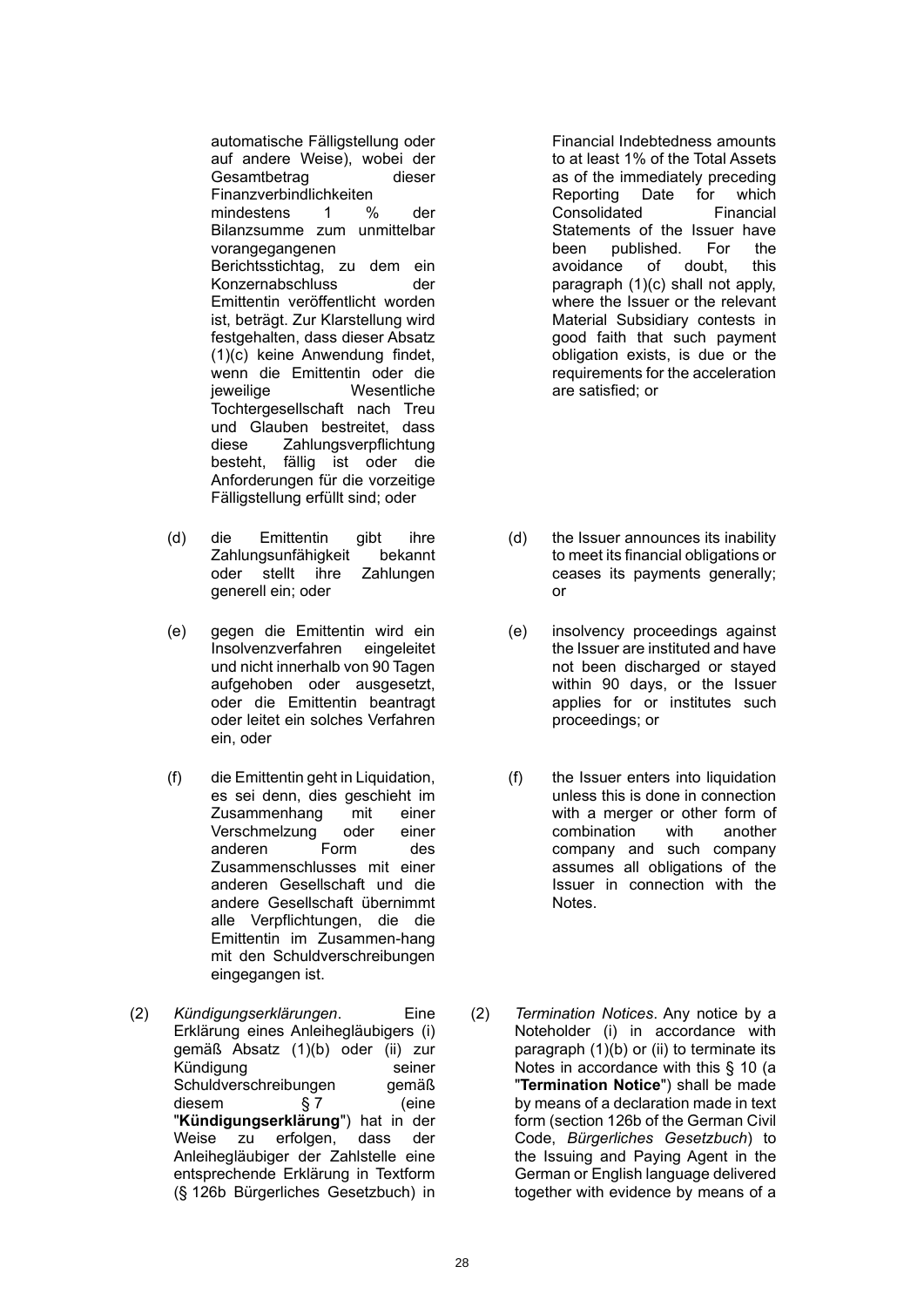deutscher oder englischer Sprache übermittelt und dabei durch eine Bescheinigung seiner Depotbank nachweist, dass er die betreffenden Schuldverschreibungen zum Zeitpunkt der Kündigungserklärung hält.

- (3) *Heilung.* Zur Klarstellung wird festgehalten, dass das Recht zur Kündigung der<br>Schuldverschreibungen aemäß Schuldverschreibungen diesem § 7 erlischt, falls der Kündigungsgrund vor Ausübung des Rechts geheilt worden ist; es ist zulässig, den Kündigungsgrund gemäß Absatz (1)(c) durch Rückzahlung der maßgeblichen Finanzverbindlichkeiten in voller Höhe zu heilen.
- (4) *Quorum*. In den Fällen gemäß den Absätzen (1)(b) bis (c) wird eine Kündigungserklärung erst wirksam, wenn bei der Emissions- und Zahlstelle Kündigungserklärungen von Anleihegläubigern im Nennbetrag von mindestens 15 % des Gesamtnennbetrages der dann ausstehenden Schuldverschreibungen eingegangen sind.

## **§ 8 Mitteilungen § 8 Notices**

Die Emittentin wird alle die Schuldverschreibungen betreffenden Mitteilungen an das Maßgebliche Clearing-System zur Weiterleitung an die Anleihegläubiger übermitteln. Jede derartige Mitteilung gilt am fünften Tag nach dem Tag der Mitteilung an das Maßgebliche Clearing-System als den Anleihegläubigern mitgeteilt. Eine Mitteilung gemäß Satz 1 gilt mit dem Tag als wirksam erfolgt, an dem sie erstmalig wirksam übermittelt wurde oder als wirksam übermittelt gilt.

### **§ 9 Anwendbares Recht, Erfüllungsort, Gerichtsstand und Geltendmachung von Ansprüchen**

(1) *Anwendbares Recht*. Form und Inhalt der Schuldverschreibungen sowie alle sich daraus ergebenden Rechte und Pflichten bestimmen sich ausschließlich nach dem Recht der Bundesrepublik Deutschland.

certificate of the Noteholder's custodian that such Noteholder, at the time of such Termination Notice, is a holder of the relevant Notes.

- (3) *Cure.* For the avoidance of doubt, the right to declare Notes due in accordance with this § 7 shall terminate if the situation giving rise to it has been cured before the right is exercised and it shall be permissible to cure the Event of Default pursuant to paragraph (1)(c) by repaying in full the relevant Financial Indebtedness.
- (4) *Quorum.* In the events specified in paragraph (1)(b) to (c), any notice declaring Notes due shall become effective only when the Issuing and Paying Agent has received such default notices from the Noteholders representing at least 15% of the aggregate principal amount of the Notes then outstanding.

The Issuer shall deliver all notices concerning the Notes to the Relevant Clearing System for communication by the Relevant Clearing System to the Noteholders. Any such notice shall be deemed to have been validly given on the fifth day after the day on which the said notice was given to the Relevant Clearing System. A notice effected in accordance with sentence 1 above will be deemed to be effected on the day on which the first such communication is, or is deemed to be, effective.

### **§ 9 Applicable Law, Place of Performance, Place of Jurisdiction and Enforcement of Claims**

(1) *Applicable Law*. The form and content of the Notes as well as all the rights and duties arising therefrom are governed exclusively by the laws of the Federal Republic of Germany.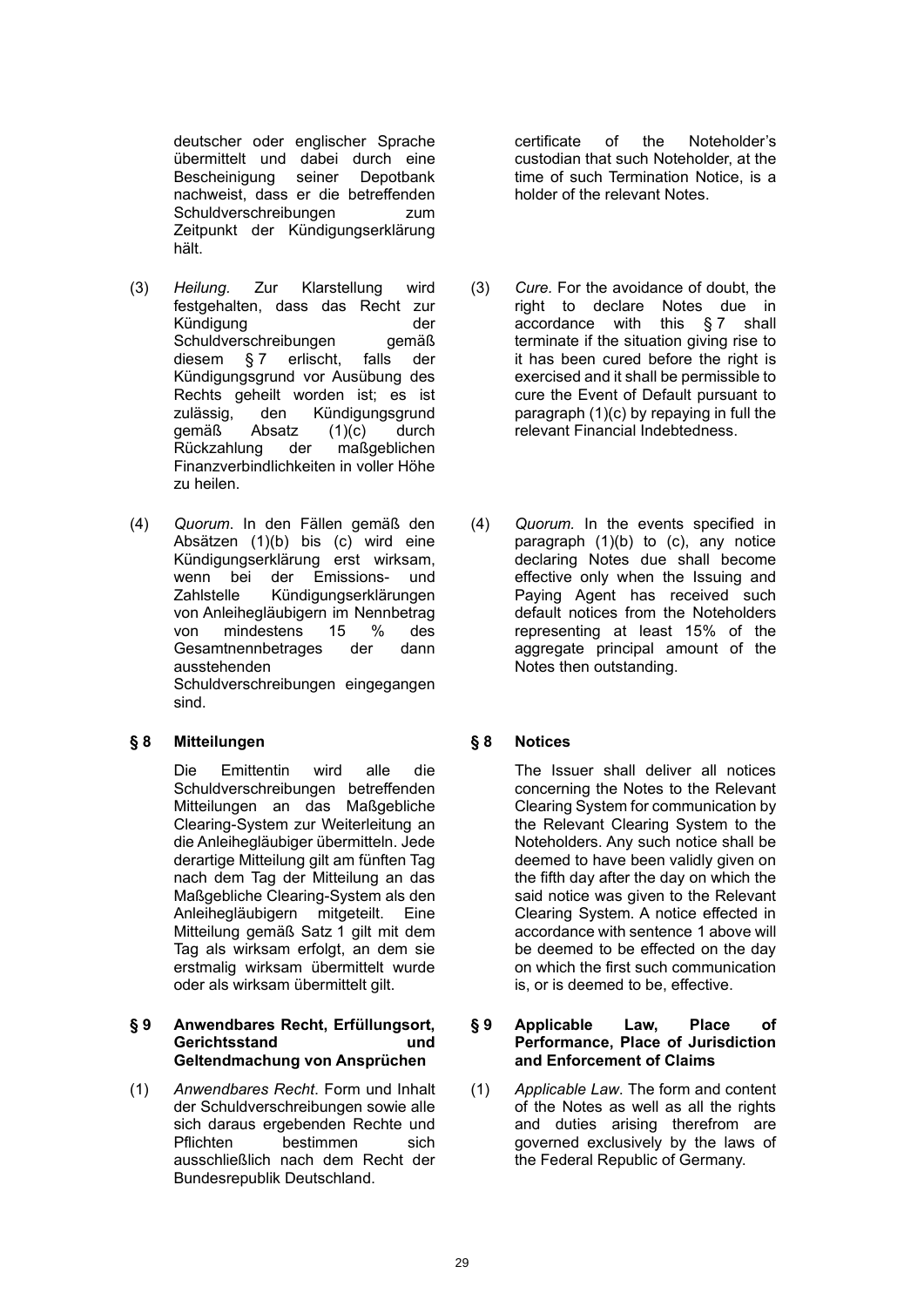- (2) *Erfüllungsort, Gerichtsstand*. Erfüllungsort und Gerichtsstand für alle Rechtsstreitigkeiten aus oder im Zusammenhang mit den Schuldverschreibungen ist Frankfurt am Main.
- (3) *Geltendmachung von Ansprüchen*. Jeder Anleihegläubiger kann in Rechtsstreitigkeiten gegen die Emittentin im eigenen Namen seine Rechte aus den ihm zustehenden Schuldverschreibungen geltend machen unter Vorlage der folgenden Dokumente: (a) einer Bescheinigung seiner Depotbank, die (i) den vollen Namen und die volle Anschrift des Anleihegläubigers bezeichnet, (ii) den Gesamtnennbetrag der Schuldverschreibungen angibt, die am Ausstellungstag dieser Bescheinigung dem bei dieser Depotbank bestehenden Depot dieses Anleihegläubigers gutgeschrieben sind, und (iii) bestätigt, dass die Depotbank dem Maßgeblichen Clearing-System und der Emissionsund Zahlstelle eine schriftliche Mitteilung zugeleitet hat, die die Angaben gemäß (i) und (ii) enthält und Bestätigungsvermerke des Maßgeblichen Clearing-Systems sowie des jeweiligen Maßgeblichen Clearing-System-Kontoinhabers trägt, sowie (b) einer von einem Vertretungsberechtigten des Maßgeblichen Clearing-Systems oder der Emissions- und Zahlstelle bestätigten Ablichtung der Globalurkunde.

Diese Emissionsbedingungen sind deutscher Sprache abgefasst. Eine Übersetzung in die englische Sprache ist beigefügt. Der deutsche Text ist bindend und maßgeblich. Die Übersetzung in die englische Sprache ist unverbindlich

- (2) *Place of performance; place of jurisdiction*. The place of performance and place of jurisdiction for all proceedings arising out of or in connection with the Notes shall be Frankfurt am Main.
- (3) *Assertion of claims*. Any Noteholder may in any proceedings against the Issuer protect and enforce in its own name its rights arising under its Notes by submitting the following documents: (a) a certificate issued by its depositary bank (i) stating the full name and address of the Noteholder, (ii) specifying an aggregate principal amount of Notes credited on the date of such certificate to such Noteholders securities account maintained with such depositary bank and (iii) confirming that the depositary bank has given a written notice to the Relevant Clearing System as well as to the Issuing and Paying Agent containing the information pursuant to (i) and (ii) and bearing acknowledgements of the Relevant Clearing System and the Relevant Clearing System accountholder as well as (b) a copy of the Global Note certified by a duly authorised officer of the Relevant Clearing System or the Issuing and Paying Agent as being a true copy.

# **§ 10 Sprache. § 10 Language**

These Terms and Conditions are written in the German language and provided with an English language translation. The German text shall be controlling and binding. The English language translation is provided for convenience only.